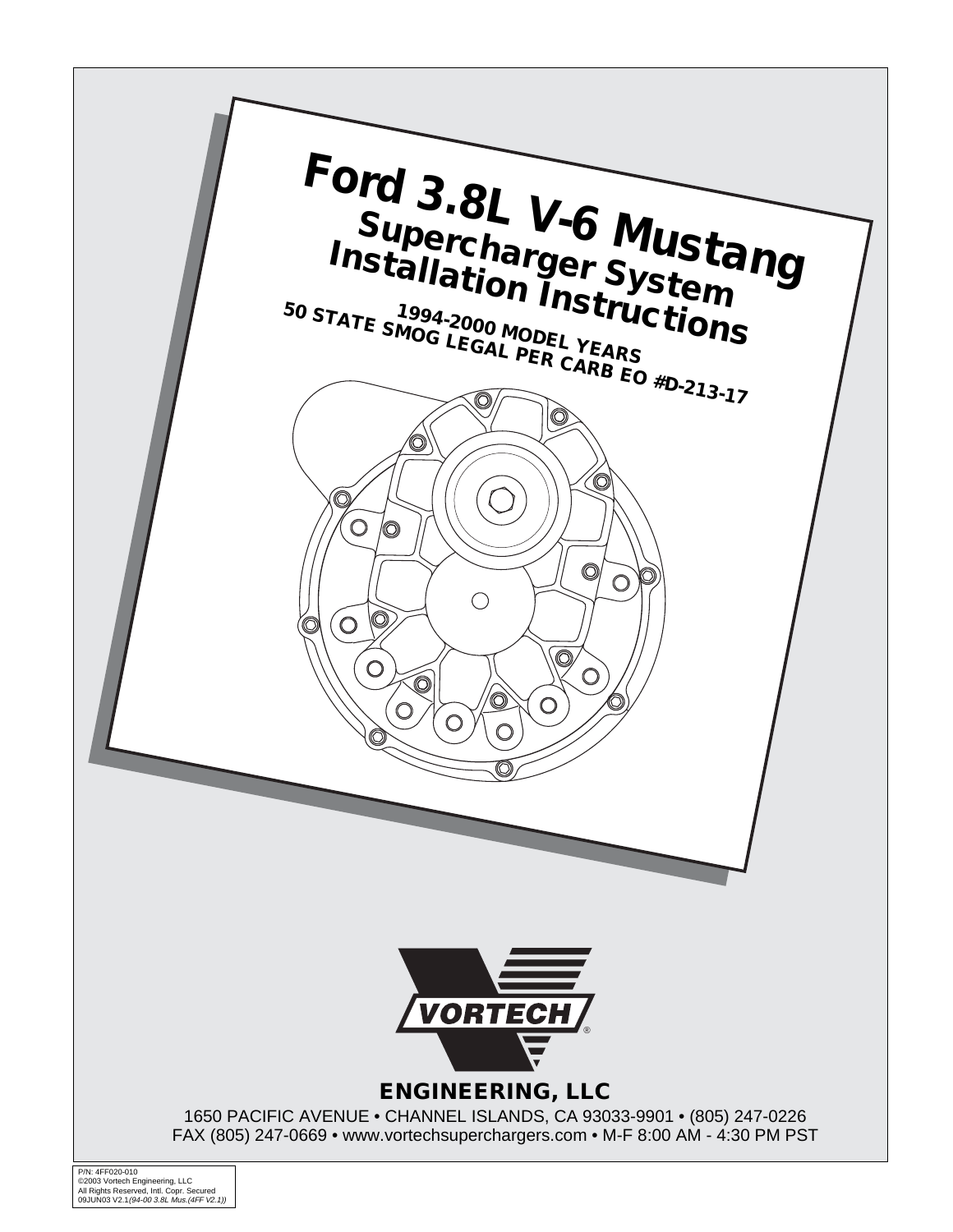# **FOREWORD**

Proper installation of this supercharger kit requires general automotive mechanic knowledge and experience. Please browse through each step of this instruction manual **prior** to beginning the installation to determine if you should refer the job to a professional installer/technician. Please call Vortech Engineering for installers in your area.

# **© 2003 VORTECH ENGINEERING, LLC**

All rights reserved. No part of this publication may be reproduced, transmitted, transcribed, or translated into another language in any form, by any means without written permission of Vortech Engineering, LLC.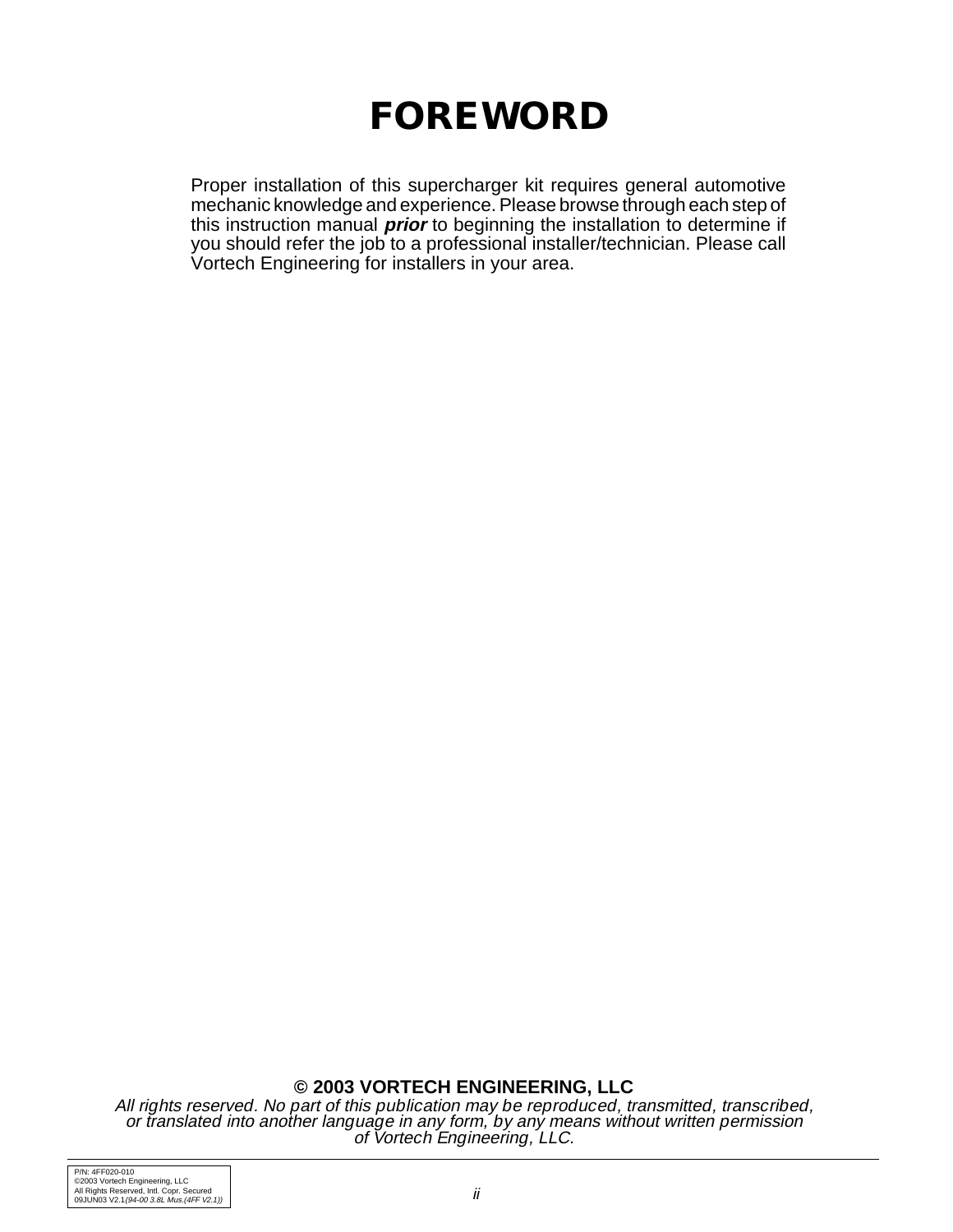# **TABLE OF CONTENTS**

| $\mathbf{1}$ . |                                                      |  |  |  |  |  |
|----------------|------------------------------------------------------|--|--|--|--|--|
| 2.             |                                                      |  |  |  |  |  |
| 3.             |                                                      |  |  |  |  |  |
| 4.             |                                                      |  |  |  |  |  |
| 5.             |                                                      |  |  |  |  |  |
| 6.             | MAIN MOUNTING BRACKET/SUPERCHARGER PLATE ASSEMBLY  8 |  |  |  |  |  |
| 7.             |                                                      |  |  |  |  |  |
| 8.             |                                                      |  |  |  |  |  |
| 9.             |                                                      |  |  |  |  |  |
| 10.            |                                                      |  |  |  |  |  |
| 11.            |                                                      |  |  |  |  |  |
| 12.            |                                                      |  |  |  |  |  |
| 13.            |                                                      |  |  |  |  |  |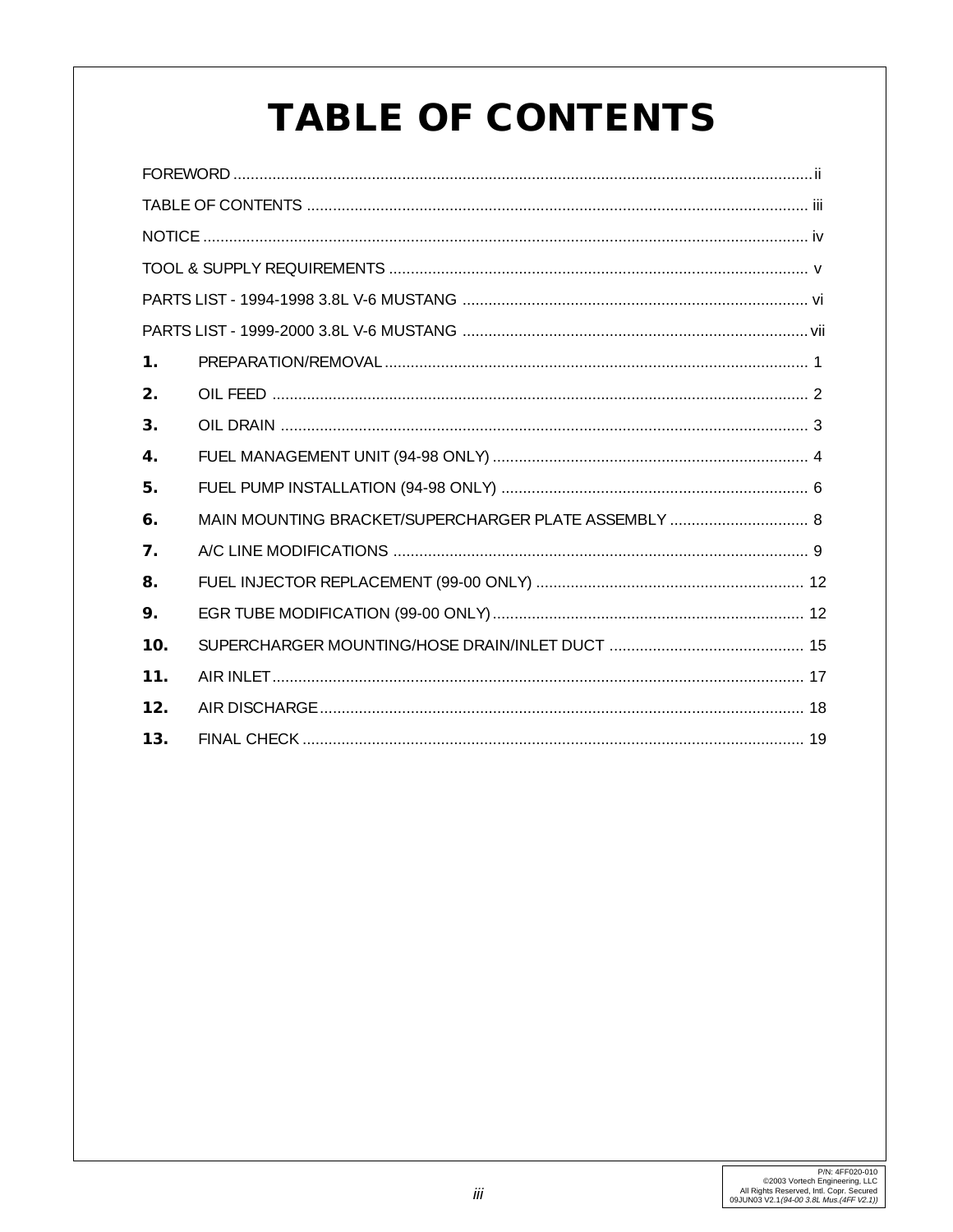# **NOTICE**

This product is protected by state common law, copyright and/or patent. All legal rights therein are reserved. The design, layout, dimensions, geometry, and engineering features shown in this product are the exclusive property of Vortech Engineering, LLC. This product may not be copied or duplicated in whole or part, abstractly or fundamentally, intentionally or fortuitously, nor shall any design, dimension, or other information be incorporated into any product or apparatus without prior written consent of Vortech Engineering, LLC.

# **1999-2000 Models**

This kit requires ECM modification and the installation of a Vortech ECM Module. The ECM must be sent directly to Vortech by the installing customer (the charge for this service with module installation has been included in the purchase price).

- **•** Included in this kit is a prepaid next-day air shipping box and a credit tag for one Vortech ECM Module.
- **•** The modules are made specifically for each individual vehicle with respect to the factory ECM calibration.
- **•** Simply contact the Vortech Service Department at 805 247-0226 to request a Return Authorization Number (see ECM Module Credit Tag for more details).
	- **—**Mail to Vortech the enclosed "ECM Module Credit Tag" (send original tag photocopies will not be accepted) and ECM in the supplied box.
	- **—**Turnaround time will be 1-2 days (each application varies). Vortech will give an estimate at the time of your order.

Your Vortech ECM Module comes with a twelve month limited warranty from the original date of purchase of your supercharger system (see Owner's Manual for details).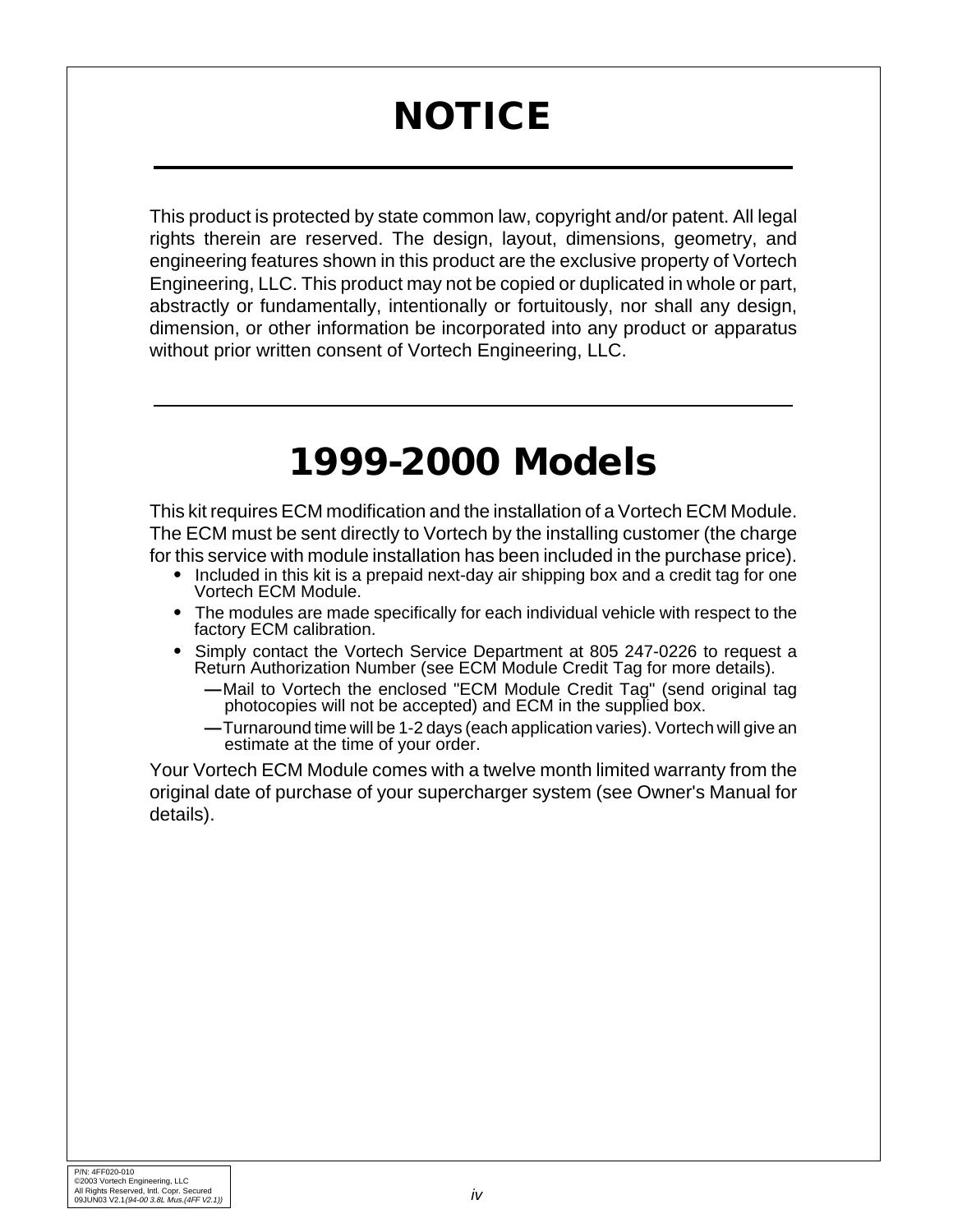# **1994-2000 FORD 3.8L MUSTANG Installation Instructions**

#### **Congratulations on selecting the best performing and best backed automotive supercharger available today... the VORTECH® V-2® Supercharger! 50 State Smog Legal per CARB EO #D-213-17**

**Before beginning this installation, please read through this entire instruction booklet and the Street Supercharger System Owner's Manual which includes the Limited Warranty Program and the Warranty Registration form.**

Vortech supercharger systems are performance improving devices. In most cases, increases in torque of 30- 35% and horsepower of 35-45% can be expected with the boost levels specified by Vortech Engineering. This product is intended for use on healthy, well maintained engines. Installation on a worn-out or damaged engine is not recommended and may result in failure of the engine as well as the supercharger. **Vortech Engineering is not responsible for engine damage.**

Installation on new vehicles will not harm or adversely affect the break-in period so long as factory break-in procedures are followed.

#### **For best performance and continued durability, please take note of the following key points:**

- **1.** Use only premium grade fuel 92 octane or higher (R+M/2).
- **2.** The engine must have stock compression ratio.
- **3.** If the engine has been modified in any way, check with Vortech prior to using this product.<br>**4.** Always listen for any sign of detonation (pinging) and discontinue hard use (no boost) until
- **4.** Always listen for any sign of detonation (pinging) and discontinue hard use (no boost) until problem is resolved.
- **5.** Perform an oil and filter change upon completion of this installation and prior to test driving your vehicle. Thereafter, always use a high grade SF rated engine oil or a high quality synthetic, and change the oil and filter at least every 3,000 miles. **Never attempt to extend the oil change interval beyond 3,000 miles, regardless of oil manufacturer's claims as potential damage to the supercharger may result.**
- **6.** Before beginning installation, replace all spark plugs that are older than 3 years or 30,000 miles with original heat range plugs as specified by the manufacturer and reset timing to factory specifications (follow the procedures indicated within the factory repair manual and/or as indicated on the factory underhood emissions tag). **Do not use platinum spark plugs unless they are original equipment.** Change spark plugs every 30,000 miles and spark plug wires every 50,000 miles.

### **TOOL & SUPPLY REQUIREMENTS**

- **\*** A/C system drain and recharge required Procedure to be performed properly by a trained technician. **•** Factory Repair Manual
	- **•** 3/8" Socket and Drive Set: SAE and metric
	- **•** 1/2" Socket and Drive Set: SAE and metric
	- **•** 3/8" and 1/2" Breaker Bars, 4" Extension
	- **•** 3/8" NPT Tap, 3/8-16 Tap and Handle
	- **•** Adjustable Wrench
	- **•** Open End Wrenches: 3/8", 7/16", 1/2", 9/16"
	- **•** Flat #2 Screwdriver
	- **•** Phillips #2 Screwdriver
	- **•** Heavy Grease
	- **•** Silicone Sealer
	- **•** Drill Motor
	- **•** 3/32", 5/16", 7/16", 9/16" (96-98 models), 37/64 Drill Bits
	- **•** Ford Springlock 3/8" Fuel Fitting Disconnect Tool or Lisle A/C and Fuel Disconnect Tool Set #37000
	- **•** 5 Quarts SF Rated Quality Engine Oil
	- **•** Oil Filter and Wrench
	- **•** 9/16" ROTA-BROACH
	- **•** T55 Torx Bit
	- **•** Power Steering Pulley Puller/Installer (94-95 models)
	- Tubing Cutter (ø5/8" Tube)
	- Grinder

If your vehicle has in excess of 30,000 miles since its last spark plug change, then you will also need:

**•** Spark plug socket **•** NEW spark plugs

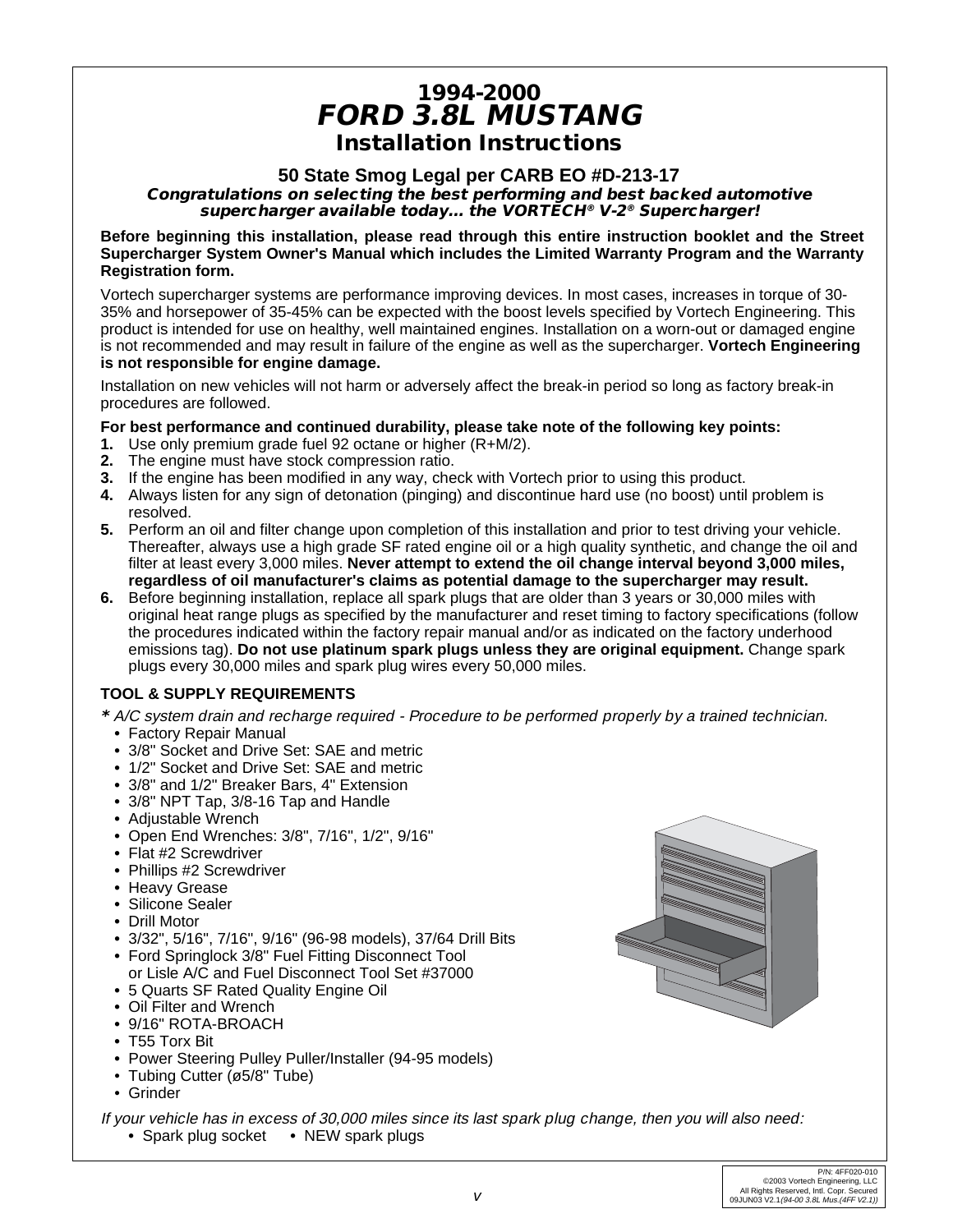

# **1994-1998 3.8L V-6 Mustang**

**Part No. 4FF218-010SQ/018SQ**

7U100-044 Tie wrap 5<br>7S625-000 Tire sleeve 5 1 ft.

# **PARTS LIST**

**IMPORTANT:** Before beginning installation, verify that all parts are included in the kit. Report any shortages or damaged parts immediately.

| <b>Part Number</b> | <b>Description</b>                    | Quantity       | <b>Part Number</b> | <b>Description</b>                    | Quantity                |
|--------------------|---------------------------------------|----------------|--------------------|---------------------------------------|-------------------------|
| 4FF111-021         | <b>MOUNTING BRACKET ASSEMBLY</b>      | 1              | 4FF238-068         | <b>FMU (with lines)</b>               | 1                       |
| 4FF011-021         | Mounting bracket                      | 1              | 6Z110-112          | 10:1 Fuel management unit             | 1                       |
| 4FF010-034         | Mounting plate                        | $\mathbf{1}$   | 4FF145-010         | Male fuel assy., 3.8 (from rail)      | 1                       |
| 7C010-066          | 10mm x 1.5 x 65 bolt                  | 3              | 4FF145-012         | Female line assy., 3.8 (to tank)      | 1                       |
| 7C080-065          | 8mm x 1.25 x 65                       | 1              | 7U030-046          | 5/32" Vacuum line (6 ft.)             | 1                       |
| 7J375-044          | 3/8" Washer                           | 3              | 7P156-082          | 5/32" TEE                             | 2                       |
| 7K312-001          | 5/16" Washer                          | $\mathbf{1}$   | 7U100-055          |                                       | 4                       |
|                    |                                       |                |                    | Tie wrap, 6" nylon                    |                         |
| 7A375-100          | 3/8" - 16 x 1" Screw                  | 5              | 4FF130-036         | OIL DRAIN ASSEMBLY                    | 1                       |
| 7A375-075          | 3/8" - 16 x 3/4" Screw                | 5              | 7U030-036          | 1/2" x 19" Oil drain hose (1.667 ft.) | 1                       |
| 7K375-040          | 3/8" Flat washer                      | 10             | 7P375-017          | 3/8" NPT x 1/2" Bead straight barb    | 1                       |
| 7G010-175          | 12mm x 1.75 nut                       | $\mathbf{1}$   | 7R001-008          | #8 Stainless hose clamps              | $\overline{c}$          |
| 2A046-114          | <b>Belt</b>                           | $\mathbf{1}$   | 7P375-045          | 45° Street elbow, 3/8" NPT            | $\mathbf{1}$            |
| 4FA016-170         | Idler pulley                          | 1              |                    |                                       |                         |
| 4FD017-011         | Idler spacer                          | 1              | 4FF112-010         | <b>AIR INTAKE ASSEMBLY</b>            | 1                       |
| 7C012-050          | 12mm x 1.75 x 50mm Hex                | $\mathbf{1}$   | 4FG112-022         | Inlet duct w/ ring                    | 1                       |
| 4FA016-171         | Dust shield                           | $\mathbf{1}$   | 7U035-001          | 3-1/2" Flex hose (1.33 ft.)           | 1                       |
| 7J012-092          | 12mm Flat washer                      | $\overline{2}$ | 7R002-056          | #56 Hose clamps                       | 2                       |
|                    |                                       |                | 7R002-052          | #52 Hose clamps                       | $\overline{c}$          |
| 2E228-250          | <b>V2SQ SUPERCHARGER ASSEMBLY</b>     | 1              | 8H040-030          | Air filter                            | 1                       |
|                    |                                       |                | 7J250-001          | 1/4" SAE washers                      | 8                       |
| 4FF101-003         | A/C LINE SUPPLEMENT                   | 1              |                    |                                       |                         |
| 5W018-020          | 18 Gauge std. black wire (1.333 ft.)  | 1              | 7F250-021          | 1/4"-20 Nylock nuts                   | 4                       |
| 5W018-050          | 18 Gauge std. yellow wire (1.333 ft.) | 1              | 7A250-075          | 1/4"-20 x 3/4" Socket head cap screw  | 4                       |
| 5W018-070          | 18 Gauge std. green wire (1.667 ft.)  | $\mathbf{1}$   | 7S325-100          | 3.25 x 1 Sleeve                       | 1                       |
| 5W018-080          | 18 Gauge std. blue wire (1.667 ft.)   | $\mathbf{1}$   | 7S350-200          | $3-1/2 \times 2$ Sleeve               | $\mathbf{1}$            |
| 5W001-012          | Solderless connector, 22 red gauge    | 8              | 4FA012-012         | 90° Intake elbow                      | 1                       |
| 5W001-007          | 3/16" Heat-shrunk tube (1.00 ft.)     | $\mathbf{1}$   | 7U030-056          | 3/8" PCV hose (1.250 ft.)             | 1                       |
| 7P375-039          | $5/8 \times 90^\circ$ Barb            | 1              | 7P250-045          | 1/4 NPT x 3/8 ID fitting              | 1                       |
|                    | 5/8 Union                             | 1              | 7R005-001          | 208-91 T-bolt clamp 3.75"             | 1                       |
| 7P625-016          |                                       |                | 4FG110-050         | MAF bracket assy.                     | 1                       |
| 7U034-100          | 5/8 A/C hose (.312 ft.)               | 1              | 7P375-016          | 3/8 Pipe plug                         | $\mathbf{1}$            |
| 7R002-010          | #10 Clamp                             | 3              | 7U100-052          | 7/16 Rubber grommet                   | 1                       |
| 4FF112-020         | <b>DISCHARGE ASSEMBLY</b>             | 1              |                    |                                       |                         |
| 7R002-044          | #44 Hose clamps                       | 4              | 4FF101-002         | <b>FUEL PUMP ASSEMBLY</b>             | 1                       |
| 7R002-016          | #16 Hose clamps                       | 4              | 8F001-002          | 155 Inline fuel pump                  | $\mathbf{1}$            |
|                    |                                       | 2              | 8F101-200          | T-Rex wiring assy.                    | 1                       |
| 7S275-200          | 2-3/4" x 2" Sleeve                    |                | 5W001-010          | 16-14 Gauge female slide, insulated   | 3                       |
| 8D001-001          | Bypass valve                          | $\mathbf{1}$   | 7R004-003          | 14.5 Stepless clamps                  | $\overline{\mathbf{c}}$ |
| 7U034-016          | 1" Heater hoses (.416 ft.)            | 1              | 7R001-004          | #4 Hose clamps                        | $\overline{c}$          |
| 7U034-016          | 1" Heater hoses (.229 ft.)            | 1              | 7U030-050          | 12mm Fuel hose (2.41 ft.)             | $\mathbf{1}$            |
| 4FF012-020         | Discharge tube                        | $\mathbf{1}$   | 7U031-018          | 5/16 Fuel hose (2 ft.)                | 1                       |
|                    |                                       |                | 7R003-024          | Adel clamp, 1-1/2 ID                  | 1                       |
| 4FF130-026         | <b>OIL FEED ASSEMBLY</b>              | 1              | 7E010-075          | #12 x 3/4" Sheet metal, hex only      | $\overline{2}$          |
| 7U030-026          | 1/4" Oil feed hose (3.16 ft.)         | $\mathbf{1}$   | 7P312-003          | 5/16" Female fuel connector           | 1                       |
| 7P250-066          | #4 Swivel x 1/4" hose barb fitting    | 4              | 7P500-004          | 1/2" fuel adapter fitting             | 1                       |
| 7P525-067          | .525 Crimp ferrules                   | 4              | 7C008-032          | #8-32 Hex lock nut                    | $\mathbf{1}$            |
| 7U100-055          | Tie wrap, 6" nylon                    | $\overline{c}$ | 7J008-001          | #8 Flat washer                        | 1                       |
| 7P250-144          | 1/4" NPT $\times$ #8 fitting          | 1              |                    |                                       | 1                       |
| 7P250-082          | 1/4" NPT x #4 90° fitting             | 1              | 5W001-001          | Wire tap                              | 5                       |
| 7P125-103          | #4 x 45° Male elbow 1/8" NPT          | $\mathbf{1}$   | 7U100-055          | Tie wrap, 6" nylon                    |                         |
| 7P250-034          | 1/4 NPT Strt., Tee                    | 1              | 5W001-002          | Fuse tap                              | 1                       |
| 7U030-026          | 1/4" Oil feed hose (1.58 ft.)         | 1              | 5W001-015          | Blade type fuse, 20 amp               | 1                       |
|                    |                                       |                | 5W001-014          | #10 Fuse holder                       | 1                       |
|                    |                                       |                | 5W001-019          | Solderless connector, 12-10 gauge     | 1                       |
|                    |                                       |                | 5W001-011          | 16-14 Gauge eyelet, .25" bolt         | 1                       |
|                    |                                       |                | 7U375-135          | Mounting pad                          | 5                       |
|                    |                                       |                | 7U100-044          | Tie wrap                              | 5                       |

7S625-000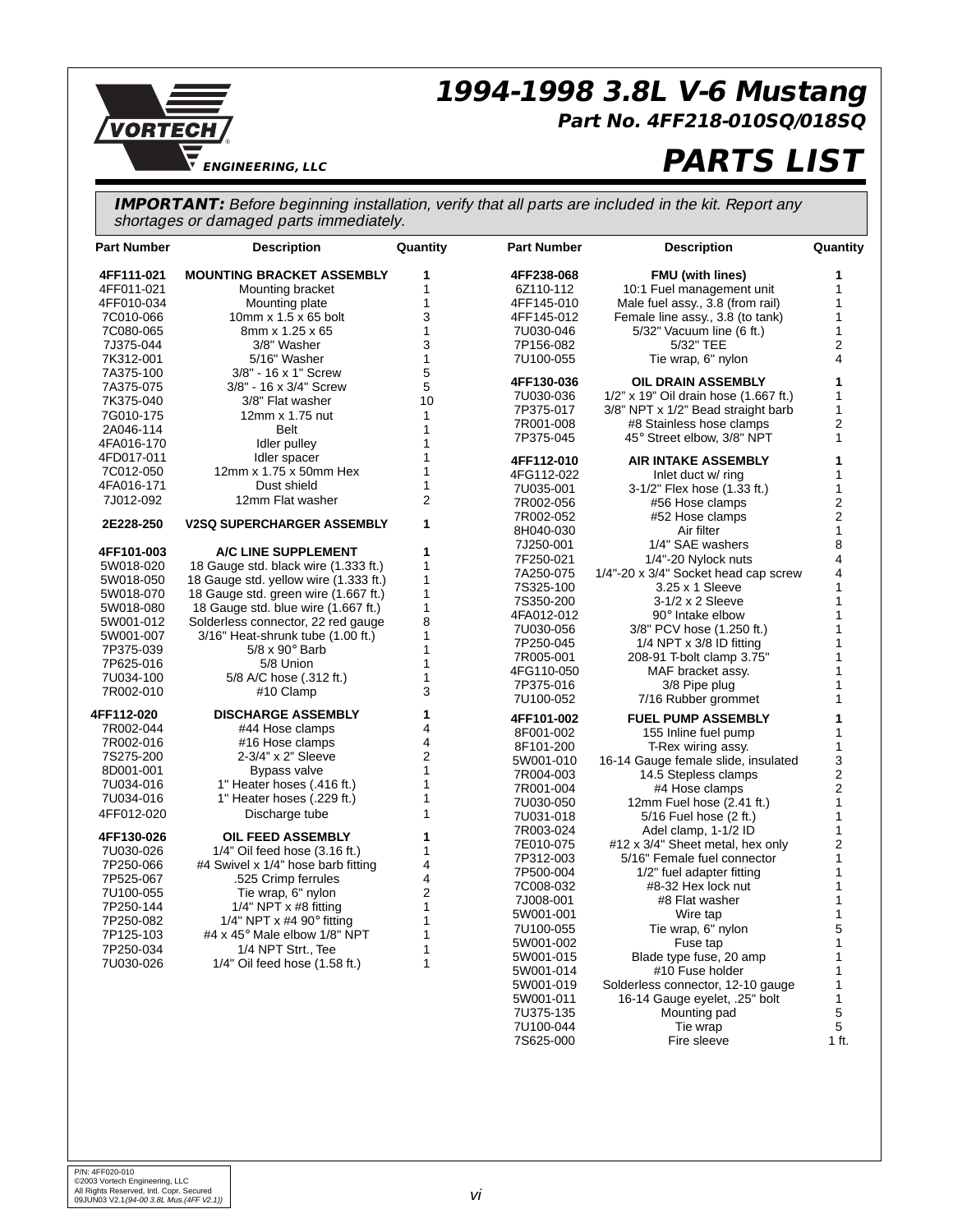

# **1999-2000 3.8L V-6 Mustang**

**Part No. 4FF218-020SQ/028SQ**

# **PARTS LIST**

**ENGINEERING, LLC** 

#### **IMPORTANT:** Before beginning installation, verify that all parts are included in the kit. Report any shortages or damaged parts immediately.

| <b>Part Number</b>     | <b>Description</b>                                        | Quantity       | <b>Part Number</b> | <b>Description</b>                     | Quantity     |
|------------------------|-----------------------------------------------------------|----------------|--------------------|----------------------------------------|--------------|
| 4FF218-020SQ           | 99-01 MUST 3.8 V6 KIT                                     |                | 7U030-056          | 3/8" PCV hose (1.250 ft.)              | 1            |
| 4FF111-021             | <b>MOUNTING BRACKET ASSY 3.8 V6</b>                       | 1              | 7P250-045          | 1/4 NPT x 3/8 ID fitting               |              |
| 4FF011-021             | Mounting bracket                                          | 1              | 7R005-001          | 208-91 T-bolt clamp 3.75"              | 1            |
| 4FF010-034             | Mounting plate                                            | 1              | 4FG110-050         | MAF bracket assy.                      | 1            |
| 7C010-066              | 10mm x 1.5 x 65 bolt                                      | 3              | 7P375-016          | 3/8 Pipe plug                          | 1            |
| 7C080-065              | 8mm x 1.25 x 65                                           | 1              | 7U100-052          | 7/16 Rubber grommet                    | 1            |
| 7J375-044              | 3/8" Washer                                               | 3              | 4FF101-003         | A/C LINE SUPPLEMENT                    | 1            |
| 7K312-001              | 5/16" Washer                                              | 1              | 5W018-020          | 18 Gauge std. black wire (1.333 ft.)   | 1            |
| 7A375-100              | 3/8" - 16 x 1" Screw                                      | 5              | 5W018-050          | 18 Gauge std. yellow wire (1.333 ft.)  | 1            |
| 7A375-075              | 3/8" - 16 x 3/4" Screw                                    | 5              | 5W018-070          | 18 Gauge std. green wire (1.667 ft.)   | 1            |
| 7K375-040              | 3/8" Flat washer                                          | 10             | 5W018-080          | 18 Gauge std. blue wire (1.667 ft.)    | $\mathbf{1}$ |
| 7G010-175              | 12mm x 1.75 nut                                           | 1              | 5W001-012          | Solderless connector, 22 red gauge     | 8            |
| 2A046-114              | <b>Belt</b>                                               | 1              | 5W001-007          | 3/16" Heat-shrunk tube (1.00 ft.)      | 1            |
| 4FA016-170             | Idler pulley                                              | 1              | 7P375-039          | $5/8 \times 90^\circ$ Barb             | 1            |
| 4FD017-011             | Idler spacer                                              | 1              | 7P625-016          | 5/8 Union                              | 1            |
| 7C012-050              | 12mm x 1.75 x 50mm Hex                                    | 1              | 7U034-100          | 5/8 A/C hose (.312 ft.)                | 1            |
| 4FA016-171             | Dust shield                                               | 1              | 7R002-010          | #10 Clamp                              | 3            |
| 7J012-092              | 12mm Flat washer                                          | $\overline{2}$ | 4FF112-130         | <b>DISCHARGE ASSY 99-01 V6 MUSTANG</b> | 1            |
| 2E228-350              | V2SQ SUPERCHARGER ASSY 3.8 V6                             | 1              | 4FF112-030         | Duct, disch 99-01 V6 mustang           | 1            |
|                        |                                                           | 1              | 7P156-082          | 5/32 TEE                               | 1            |
| 4FF130-026             | <b>OIL FEED ASSY</b>                                      | 1              | 7R002-016          | #16 Goldseal hose clamp                | 4            |
| 7U030-026              | 1/4" Oil feed hose (3.16 ft.)                             | 4              | 7R002-044          | #44 Goldseal hose clamp                | 4            |
| 7P250-066<br>7P525-067 | #4 swivel x 1/4" hose barb fitting<br>.525 Crimp ferrules | 4              | 7S275-200          | $2-3/4 \times 2$ sleeve                | 2            |
| 7U100-055              | Tie wrap, 6" nylon                                        | $\overline{2}$ | 7U030-046          | 5/32" vacuum line                      | 1.333        |
| 7P250-144              | 1/4" NPT $x$ #8 fitting                                   | 1              | 7U034-016          | 1" GS hose                             | .708'        |
| 7P250-082              | 1/4" NPT $\times$ #4 90 $^{\circ}$ fitting                | 1              | 7U100-055          | Tie wrap, 6" nylon                     | 4            |
| 7P125-103              | #4 x 45° Male elbow 1/8" NPT                              | 1              | 7U133-090          | Rubber elbow, ø1.0" x 90°              | 1            |
| 7P250-034              | 1/4 NPT Strt., Tee                                        | 1              | 8D001-001          | Std comp bypass valve                  | 1            |
| 7U030-026              | 1/4" Oil feed hose (1.58 ft.)                             | 1              | 7P375-106          | PCV valve                              | 1            |
| 4FF130-036             | OIL DRAIN ASSY 3.8 V6                                     | 1              | 4FL120-025         | <b>ECM CHIP PACKAGE 99-01 V6</b>       | 1            |
| 7U030-036              | 1/2" x 19" Oil drain hose (1.667 ft.)                     | 1              | 5A101-016          | <b>MAF VOLTAGE CLAMP ASSY</b>          | 1            |
| 7P375-017              | 3/8" NPT x 1/2" Bead straight barb                        | 1              | 4FF101-003         | A/C LINE SUPPLEMENT                    | 1            |
| 7R001-008              | #8 Stainless hose clamps                                  | $\overline{2}$ | 4FF014-030         | <b>FLEXIBLE EGR TUBE</b>               | 1            |
| 7P375-045              | 45° Street elbow, 3/8" NPT                                | 1              |                    |                                        |              |
| 4FF112-010             | AIR INTAKE ASSY 3.8 V6                                    | 1              | 5W001-051          | <b>JUMPER HARNESS</b>                  | 6            |
| 4FG112-022             | Inlet duct w/ ring                                        | 1              | 7P500-626          | 1/2" F NPT-5/8" TUBE CONN S.S.         | $\mathbf{2}$ |
| 7U035-001              | 3-1/2" Flex hose (1.33 ft.)                               | 1              | 8F060-038          | FUEL INJECTOR, 38 LBS RAIL             | 6            |
| 7R002-056              | #56 Hose clamps                                           | $\overline{2}$ |                    |                                        |              |
| 7R002-052              | #52 Hose clamps                                           | $\overline{2}$ | 2A046-113          | BELT, K061130-GATES                    | 1            |
| 8H040-030              | Air filter                                                | 1              |                    |                                        |              |
| 7J250-001              | 1/4" SAE washers                                          | 8              |                    |                                        |              |
| 7F250-021              | 1/4"-20 Nylock nuts                                       | 4              |                    |                                        |              |
| 7A250-075              | 1/4"-20 x 3/4" Socket head cap screw                      | 4              |                    |                                        |              |
| 7S325-100              | 3.25 x 1 Sleeve                                           | 1              |                    |                                        |              |
| 7S350-200              | 3-1/2 x 2 Sleeve                                          | 1<br>1         |                    |                                        |              |
| 4FA012-012             | 90° Intake elbow                                          |                |                    |                                        |              |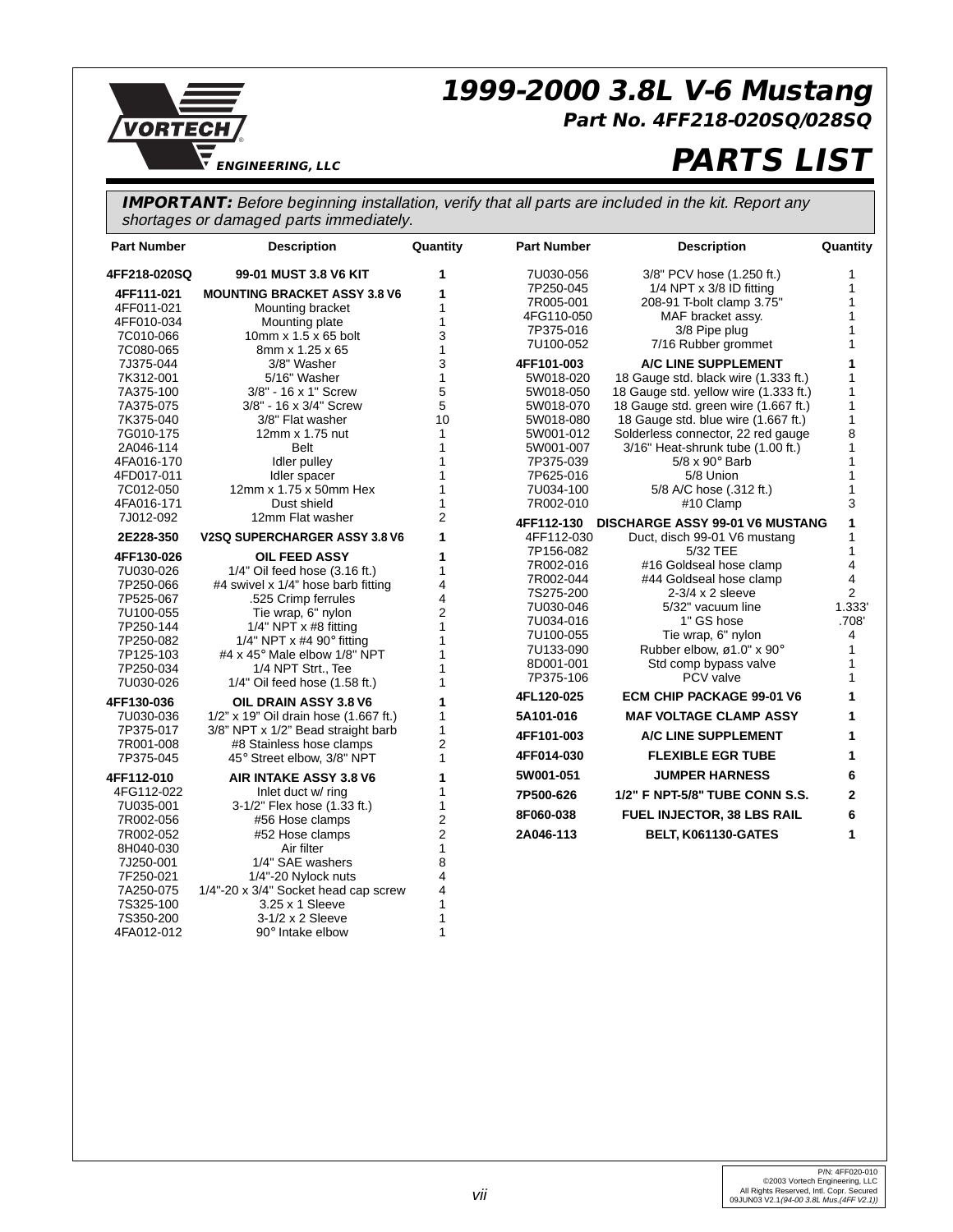This Page Left Intentionally Blank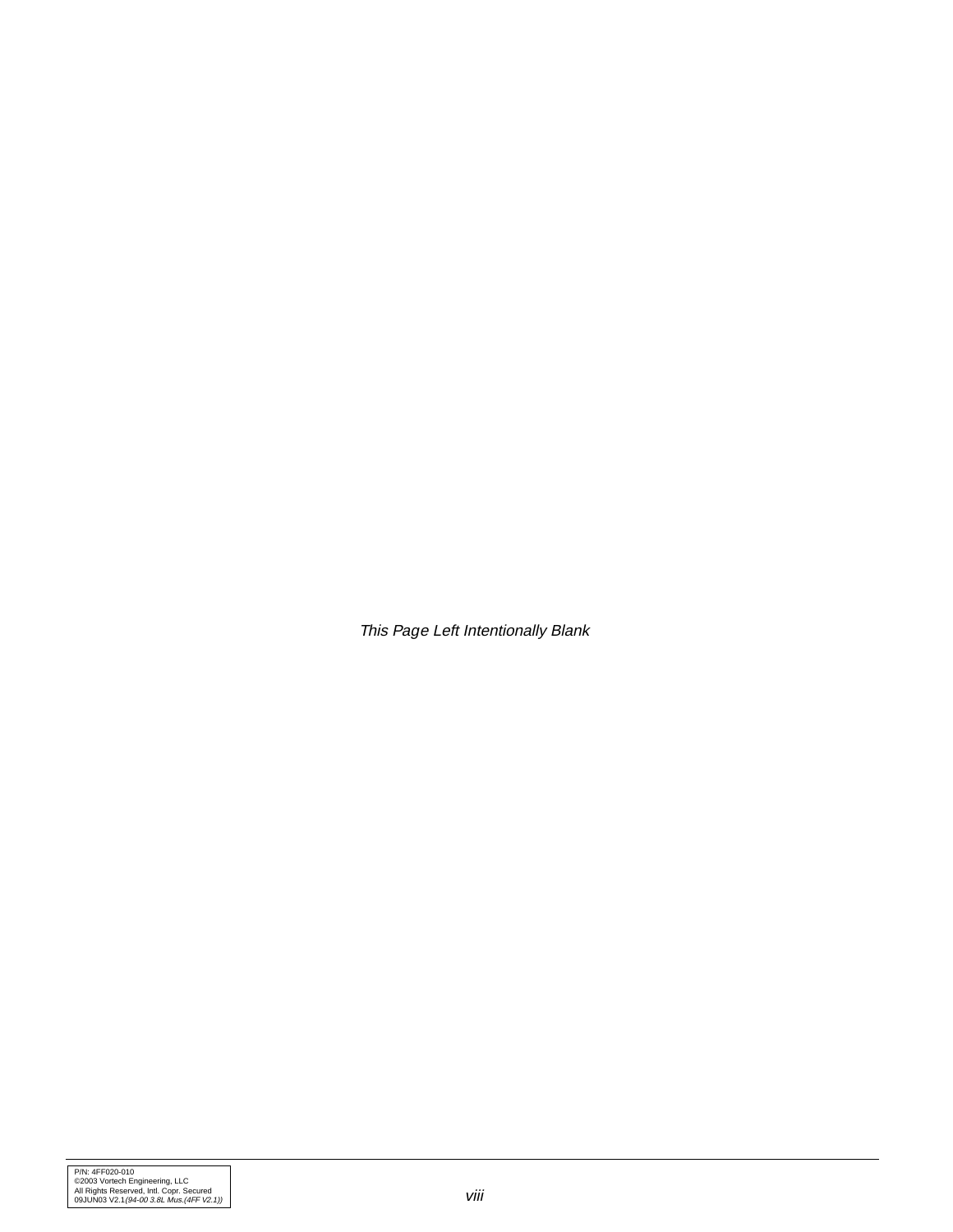# **1. PREPARATION/REMOVAL**

- **A.** Disconnect the negative battery cable.
- **B.** Remove all of the components that lead to the throttle body including the mass air flow (MAF) sensor, air filter assembly and rubber bellows. Separate the MAF sensor from the air filter assembly and set aside.
- **C.** Remove the air temperature sensor from the inlet duct.
- **D.** Remove the factory accessory drive belt.
- **E. It is necessary to remove the refrigerant from the air conditioning system.** This should be performed by a qualified technician using a refrigerant recycling system. Releasing refrigerant into the atmosphere is environmentally irresponsible and should be avoided.
- **F.** Unplug the A/C compressor and the A/C line electrical connectors. Using a springlock disconnect tool, disconnect both ends of the A/C line that runs from the condensor to the firewallmounted canister. Remove the screw mounting the A/C line junction block to the compressor and remove the line from the vehicle.
- **G.** Remove the A/C compressor from the factory bracket.
- **H.** Using a T55 Torx bit, remove the belt tensioner from the factory bracket.
- **I.** Remove the factory A/C bracket including mounting hardware from the engine.

### **(1999-2000 Models Only)**

- **J.** Remove (if equipped) the exhaust gas recirculation (EGR) tube (one end connects to the passenger side exhaust manifold). Note the orientation of the pressure differential sensor.
- **K.** Remove the passenger side front kick panel from the interior of the vehicle. Remove the sound deadening material (if any) that is covering the ECM. Remove the plastic ECM hold-bracket.
- **L.** Using the 10mm socket or wrench, remove the harness and plug from the ECM (as you loosen the screw, the connector will slowly release). Remove the ECM from the vehicle.
- **M.** Contact the Vortech Sevice Department for a return authorization number. Send both ECM and supplied credit tag to Vortech using the enclosed shipping box.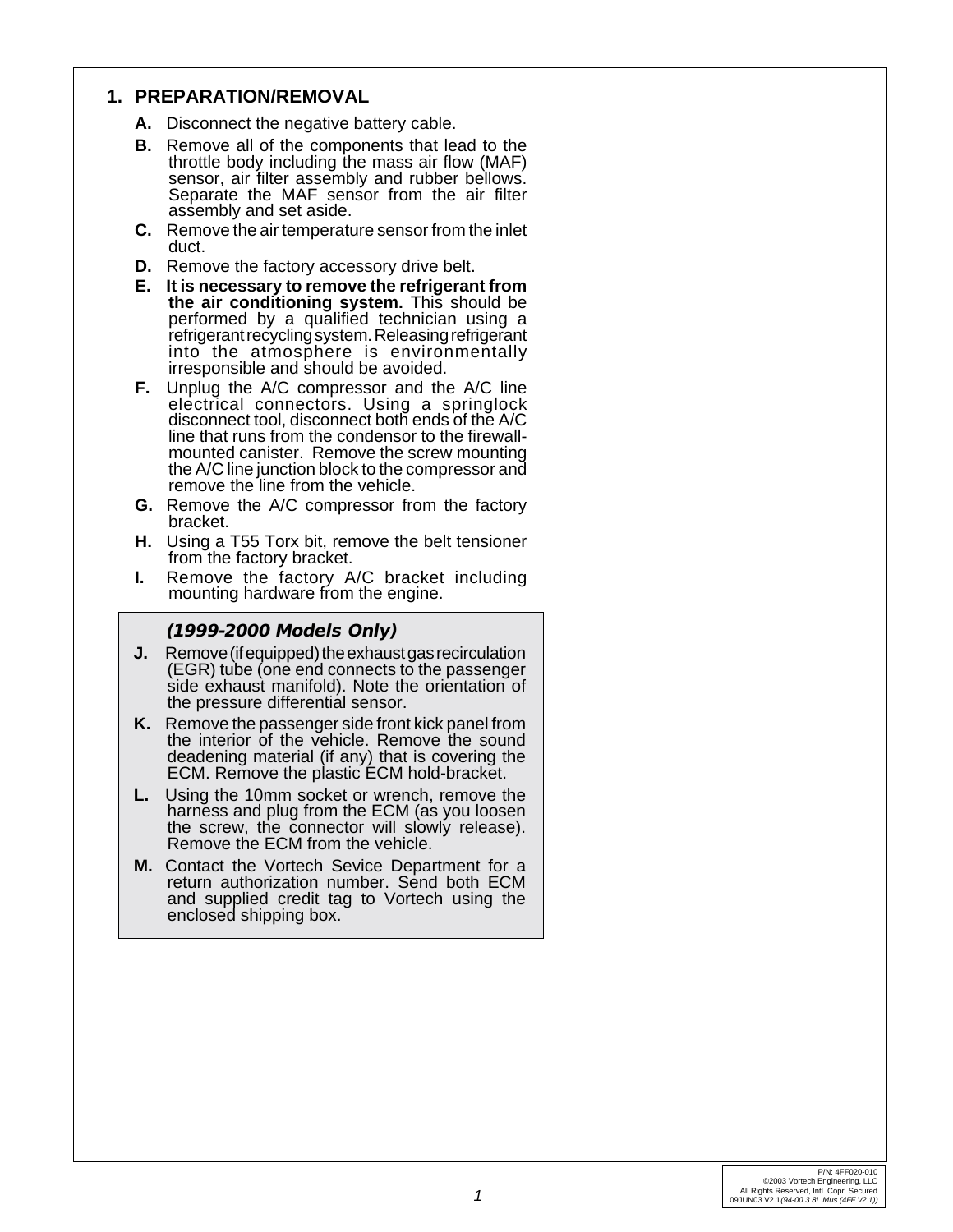### **2. OIL FEED**

**NOTE:** The supercharger uses engine oil for lubrication and must have an oil feed line connected to a filtered oil access on the engine.

**IMPORTANT:** Use only clean engine oil on the pipe threads. Teflon tape or pipe sealant is not recommended as it might loosen and cause blockage of the small oil feed orifice resulting in possible supercharger failure.

#### **A. 1994-1995 Models only**

- **1.** Remove the vehicle's power steering pump pulley. Remove the screws that fasten the power steering/alternator bracket to the head. Pull the assembly away from the engine temporarily to gain access to the oil pressure sending unit. Remove the factory pressure sending unit. Thread the supplied 1/4" NPT street TEE and 1/4" NPT x  $90^{\circ}$  x #4 flare into the previous pressure sending unit location. Install pressure sending unit into the street TEE. (See Fig. 2-a.)
- **2.** Connect the supplied 19" (2 different hose lengths are supplied) oil feed line to the flare fitting and route up to supercharger location. Secure the hose with the tie wraps provided, routing it away from chaffing and/or sharp objects. Temporarily cover the open end from debris until the connection is made to the supercharger in Step 7.

#### **B. 1996-2001 Models only**

- **1.** Remove the factory #8 O-ring plug located on the engine oil filter boss. Replace the plug with the supplied #8 O-ring x 1/4" NPT adapter fitting. Thread the supplied  $1/4$ " NPT x  $90^{\circ}$  x #4 flare fitting into the adapter fitting. Orient the 90° fitting as shown in Fig. 2-b.
- **2.** Connect the supplied 38" (2 different hose lengths are supplied) oil feed line to the flare fitting and make a gentle upward loop around the power steering pump. Secure the hose with the tie wraps provided, routing it away from exhaust heat, chaffing and/or sharp objects. Temporarily cover the open end from debris until the connection is made to the supercharger in Step 7.

#### **1994-1995 MODELS**



OIL FEED FITTING & ADAPTER

Fig. 2-a

**1996-2001 MODELS**



OIL FEED FITTING & ADAPTER OIL FEED HOSE

Fig. 2-b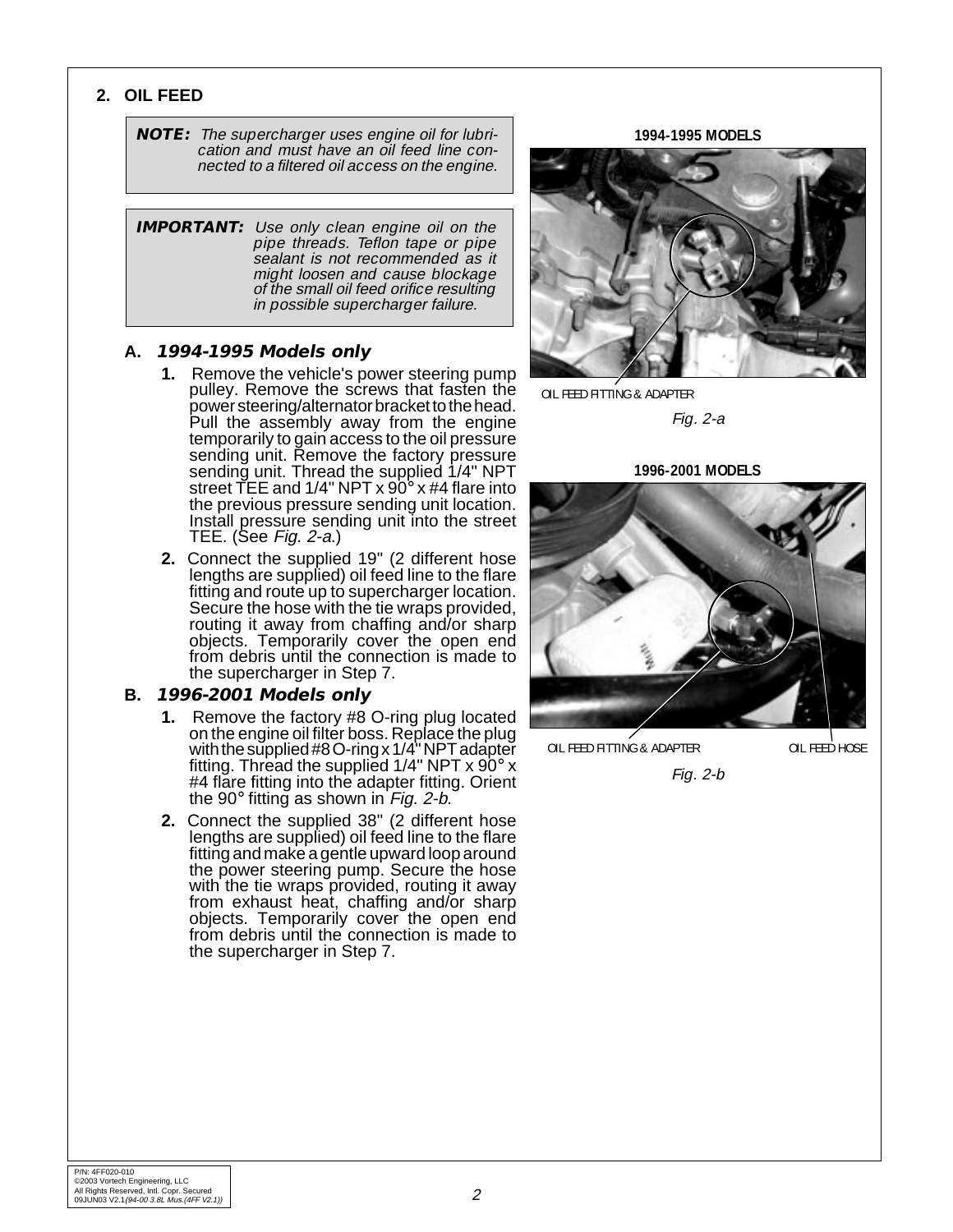#### **3. OIL DRAIN**

- A. To provide an oil drain for the supercharger, it is necessary to make a hole in the oil pan. Locate and mark hole as per Figs. 3-a and 3-b.
- **B.** Carefully drill a pilot hole (the same diameter as the Rota-Broach pilot) into the marked spot on the oil pan (this procedure may also be done by removing the oil pan if you are unsure of your ability to perform the following steps properly). Drill slowly as to catch most of the aluminum chips from the hole being drilled. Using the 9/16" Roto-Broach, very slowly machine a hole in the pan (use the previously drilled hole as a guide). Stop machining just before the tool breaks through into the oil pan. Using a scribe or a small screwdriver, remove the remaining disc-shaped oil pan piece (allowing you to remove the pan slug before it falls into the oil pan and keeps most of the aluminum chips out).
- **C.** Tap the hole with a 3/8" NPT tap approximately 1/4" deep. Pack the flutes of the tap with heavy grease to hold the chips. Thoroughly clean the threads in the hole with acetone or lacquer thinner.
- **D.** Using a small amount of silicone sealer, install the 3/8 NPT x 45° elbow into the oil pan. Thread the supplied  $3/8$ " NPT x  $1/2$ " barb fitting into  $45^\circ$ elbow. (Orient the fittings as shown in  $Fig. 3-b$ .) Temporarily cap the fitting until the drain hose is connected in Step 7.
- **E.** Drain the engine oil and change the filter. Refill engine with factory specified weight oil. Vortech recommends the use of synthetic oil.



Fig. 3-b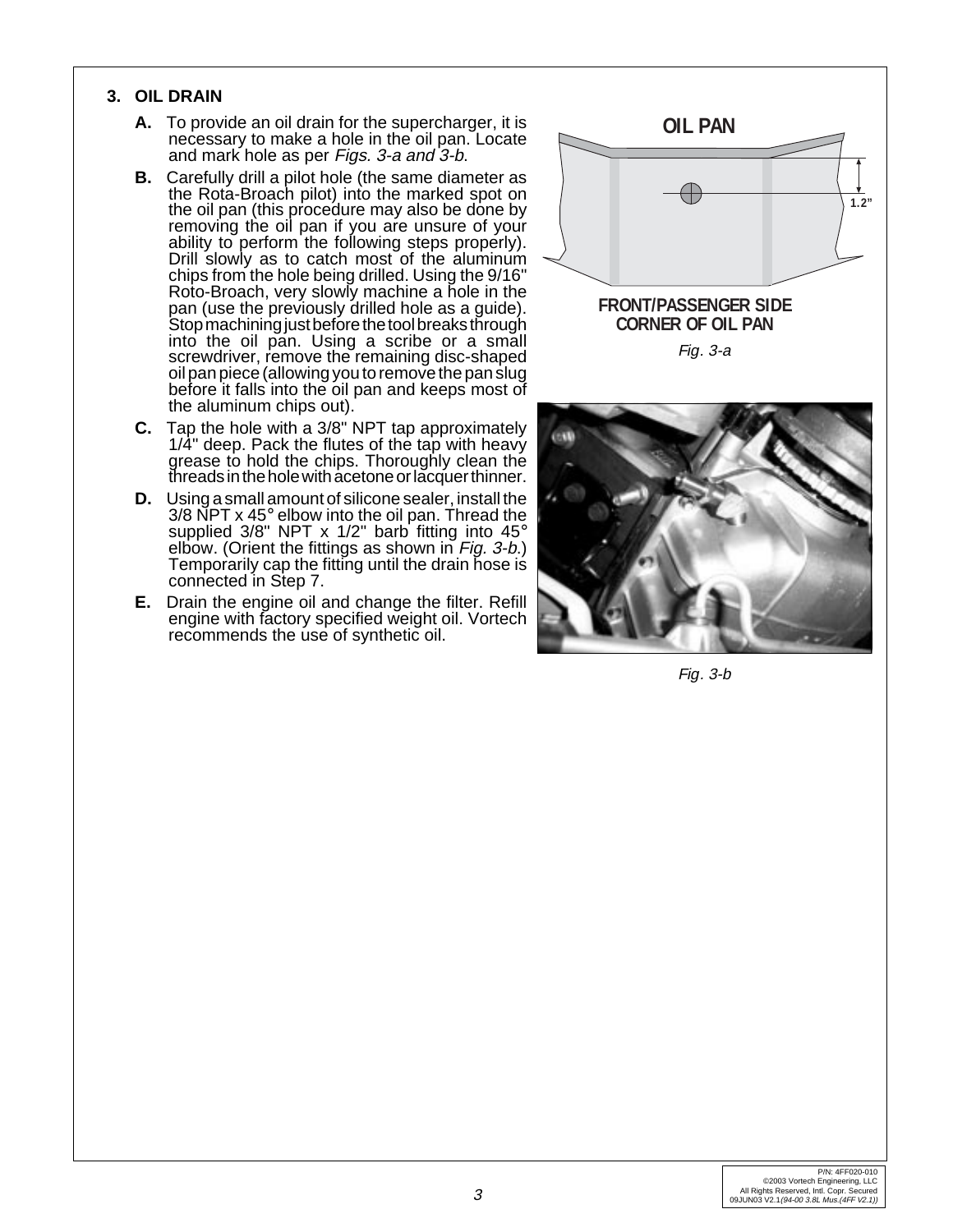# **4. FUEL MANAGEMENT UNIT (1994-1998 Models only)**

- **A.** Position the FMU onto the right side inner fender and secure with the supplied sheet metal screws. (See Fig. 4-a.)
- **B.** Disconnect and discard the factory rubber fuel return line running from the fuel rail (note that the return line DOES NOT have pressure test fitting on it) to the steel return line (the smaller of the two) located behind the right side shock tower using a springlock disconnect tool.
- **C.** Connect the FMU inlet hose (the hose that goes to the 90° fitting on the side of the FMU) to the return side of the factory fuel regulator. Make sure the hose end is securely "snapped" onto the factory connector. (See  $Fig$  4-b on the next page.)
- **D.** Connect the FMU outlet hose (attaches to the center fitting on the bottom of the unit) to the steel return line running to the tank. Make sure the hose end is securely "snapped" onto the factory fuel line.
- **E.** Secure the fuel lines away from abrasion and exhaust with the tie wraps provided.
- **F.** Attach the supplied length of 5/32" vacuum hose to the fitting on top of the FMU. Connect the opposite end of the hose to the factory fuel regulator vacuum connection using the 5/32" TEE provided. (See graphic on the next page.) Trim hose length as necessary.



Fig. 4-a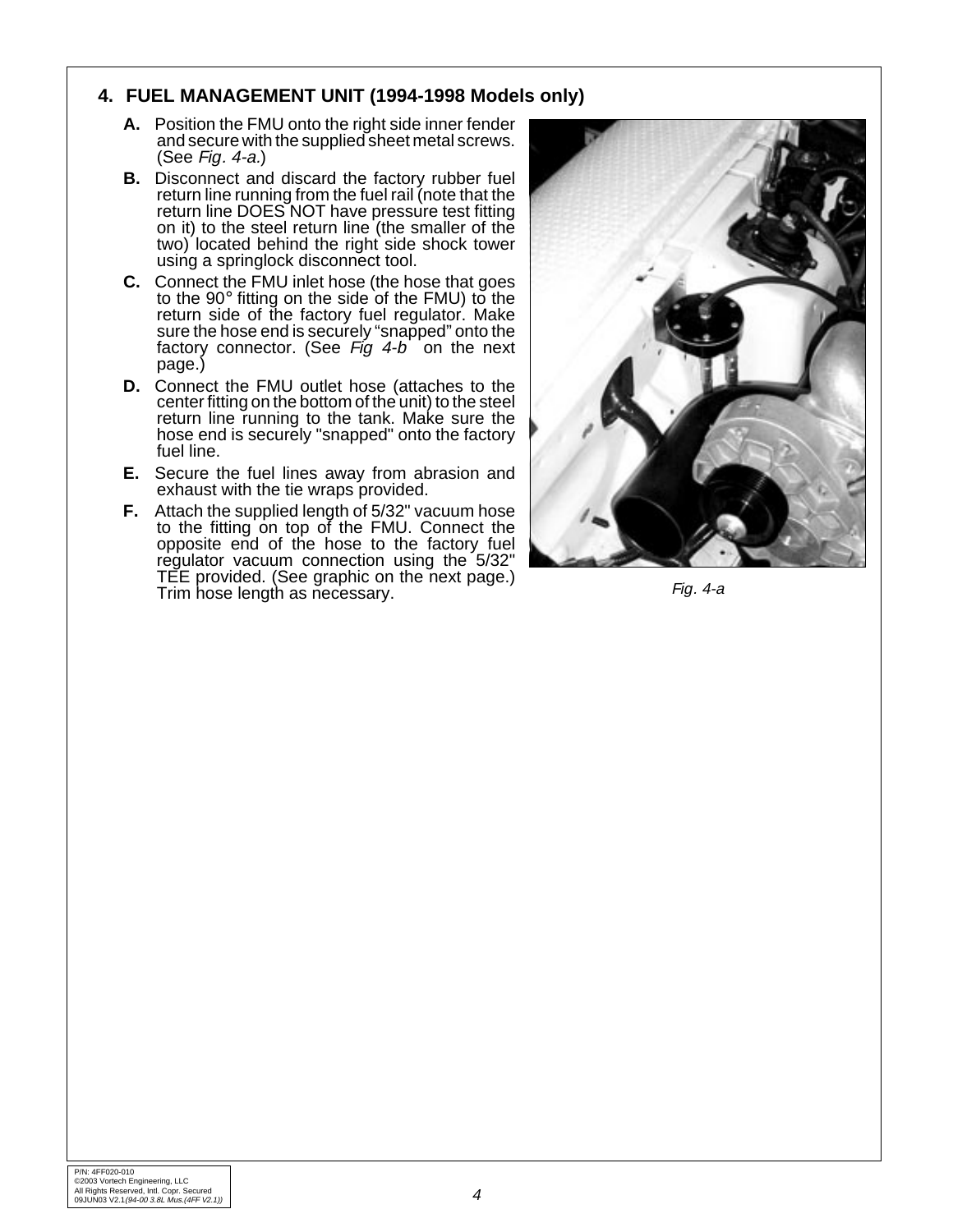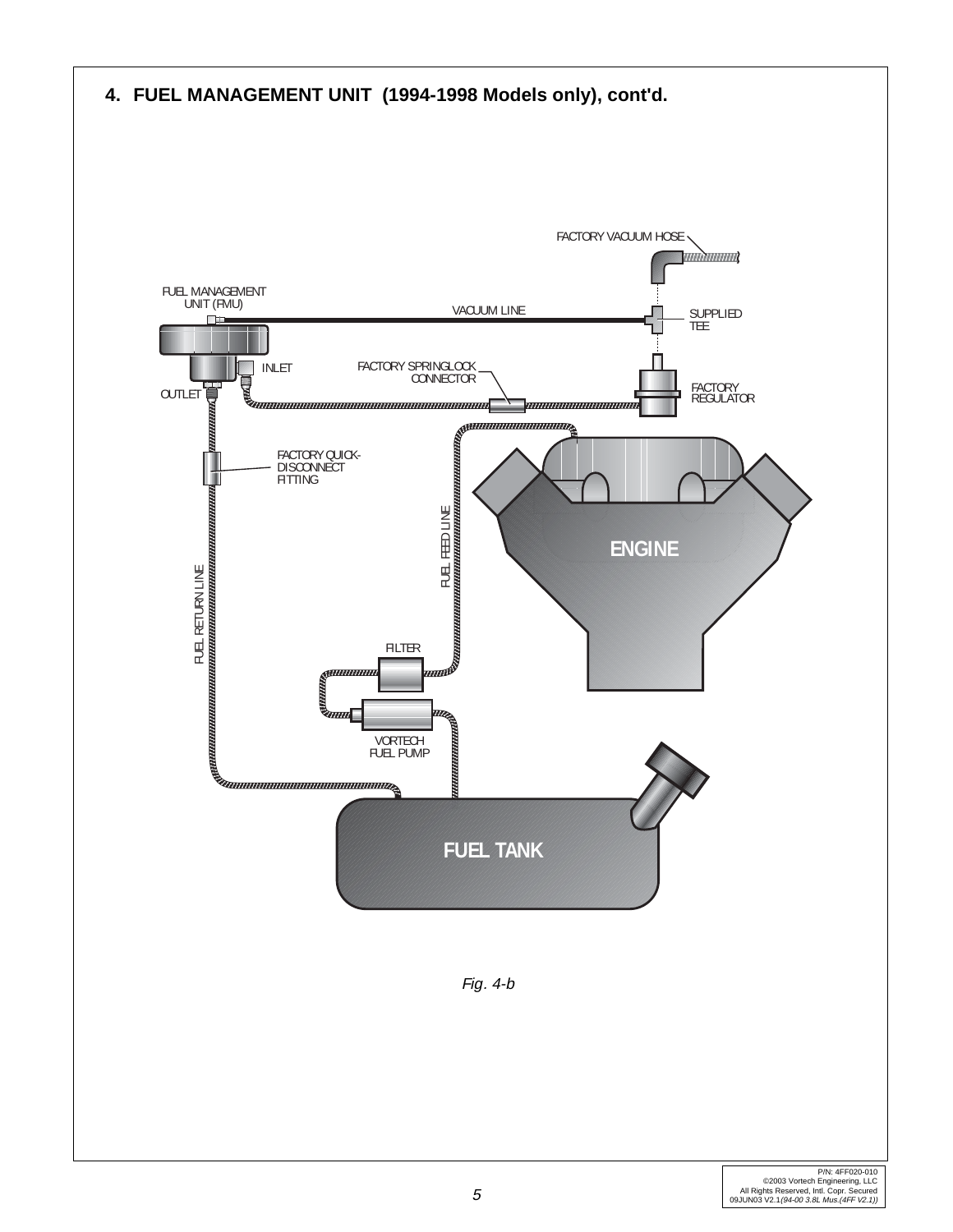### **5. FUEL PUMP INSTALLATION (1994-1998 Models only)**

- **A.** Remove the spare tire, etc. from the trunk.
- **B.** Jack up the rear of the car and support with jack stands.
- **C.** Mount the fuel pump to the underside of the spare tire well with the adel clamp and #8 fasteners provided. Refer to Figs. 5-a and 5-b.
- **D.** Remove the factory female hose end connected to the fuel filter inlet.
- **E.** Insert the supplied 1/2" fuel pump inlet hose adapter fitting into the factory female supply hose fitting by gently pushing the fittings together and making sure they are locked.
- **F.** Attach the supplied 1/2" fuel hose to the pump inlet and the inlet hose adapter fitting. Use the supplied #4 clamps to secure both ends. Cut hose length if necessary.
- **G.** Fasten the extended pump inlet line clear of the filter by looping the two 11" cable ties through the front slot on the fuel filter mount, being careful not to kink the line.
- **H.** Plug the female connector located on the pump discharge line onto the fuel filter inlet making sure the hose assembly clears all exhaust tubing and sharp objects.

**NOTE:** Use extreme caution when routing fuel lines. Make sure fuel lines are located away from hot exhaust pipes and sharp edges on the vehicle underbody.

- **I.** Mark and drill a 1/8" hole and mount the relay inside the trunk in position as shown in the template. Use the sheet metal screw provided.
- **J.** From relay terminal #85, tap the yellow wire into the stock fuel pump harness in the trunk near the right tail light. Tap into the purple wire with the supplied scotch lock. (On some model years, wire may be brownish-green.)
- **K.** Connect the short red wire on relay terminal #8 to the (+) terminal on the fuel pump.
- **L.** Connect the longer black wire from the (-) terminal on the fuel pump to a clean ground.
- **M.** Connect the short black wire to a clean ground from relay terminal #86 (relay screw mount works well).
- **N.** Route the remaining long red wire from relay terminal #30 up to the fuse panel located under the dash. Using a solderless connector, connect the supplied fuse holder and fuse to the end of the wire. Crimp the fuse wire to the supplied female slide and fuse tap. Attach fuse tap and wire to fuse #17.



Fig. 5-a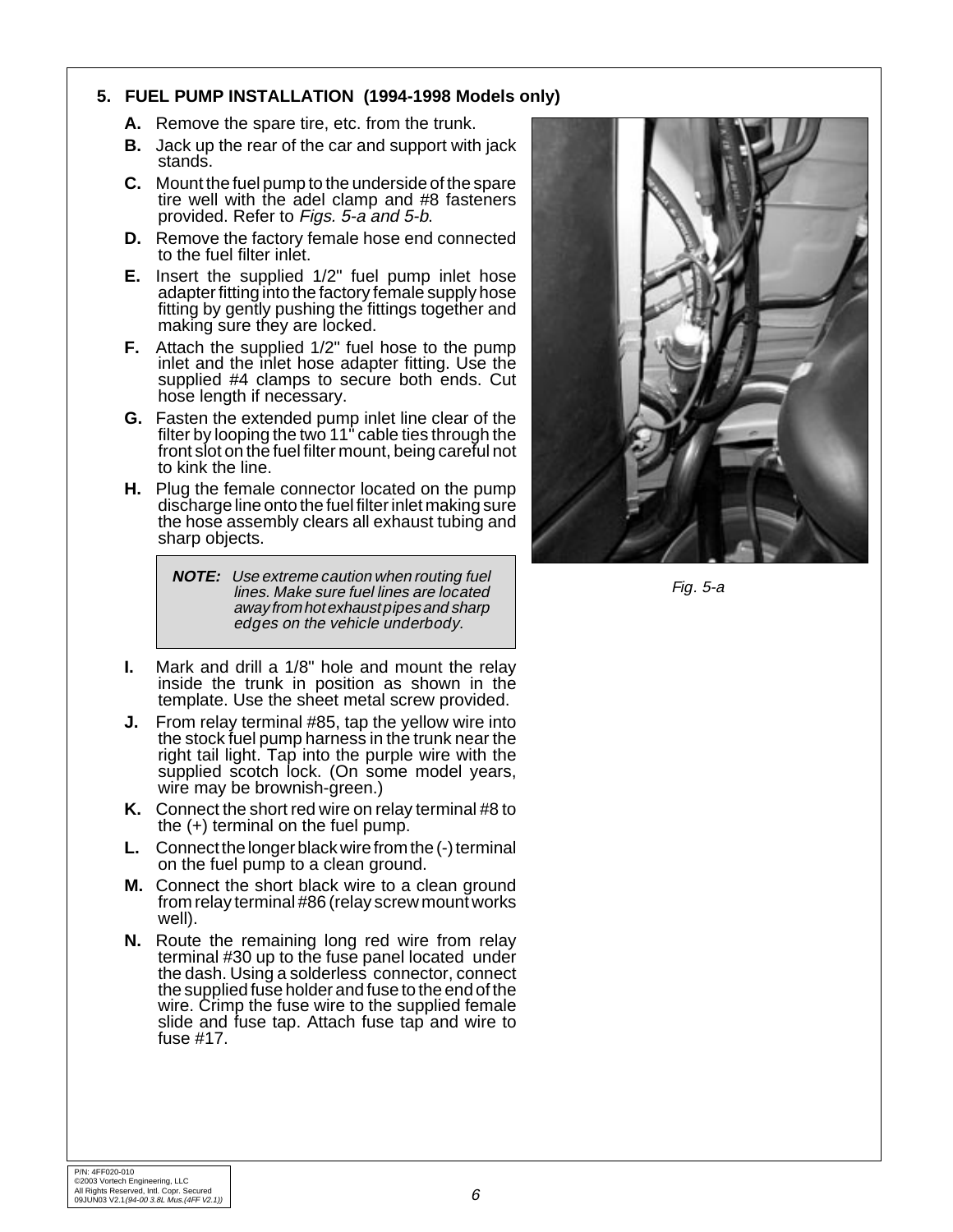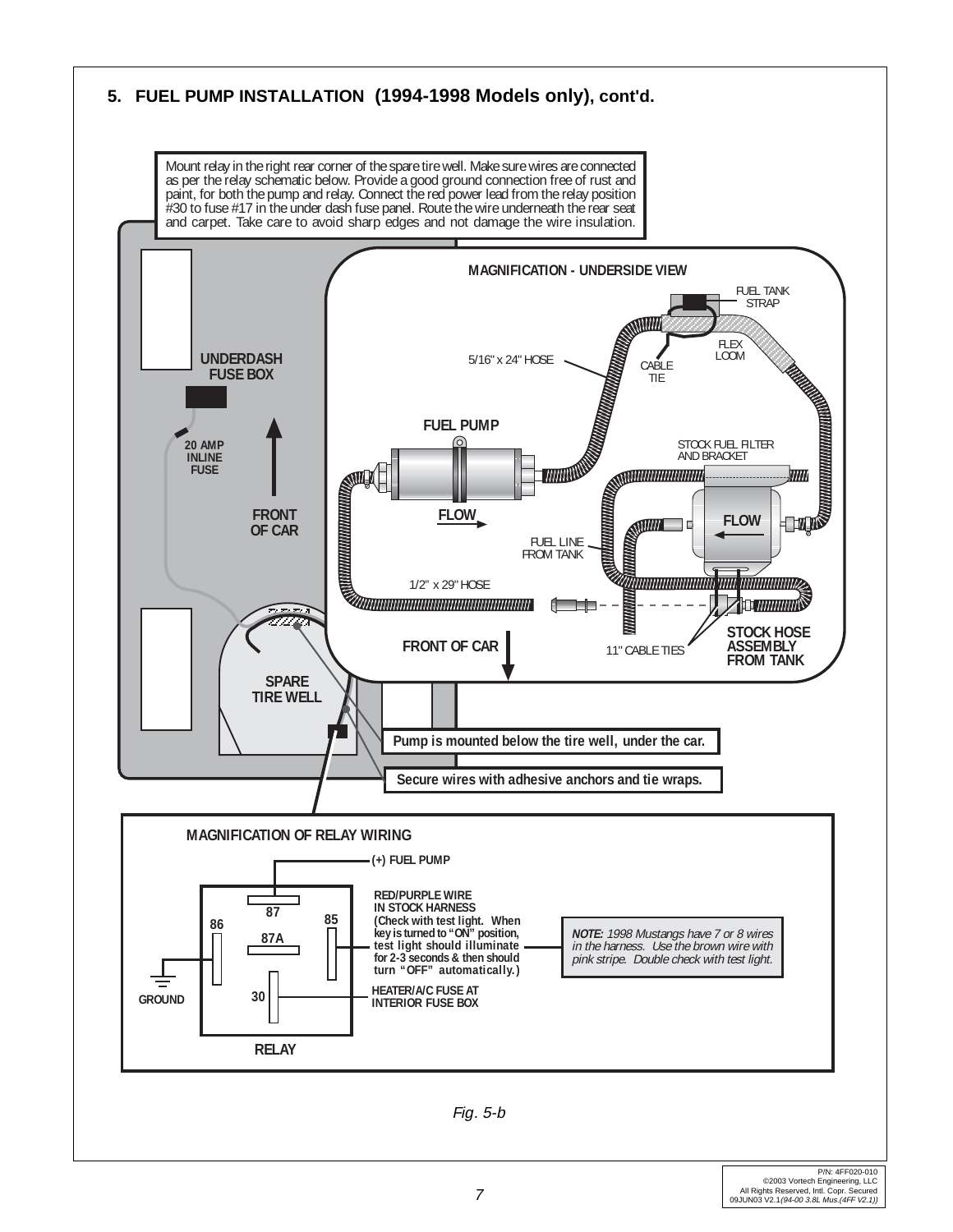### **6. MAIN MOUNTING BRACKET/SUPERCHARGER PLATE ASSEMBLY**

- **A.** Using a grinder, remove the casting boss on the factory water pump. (See Figs. 6-a, 6-b.)
- **B.** Using the supplied 12mm nut, washer and factory tensioner screw, secure the factory belt tensioner to the Vortech mounting bracket.
- **C.** Mount the factory A/C compressor to the Vortech mounting bracket (without the A/C line) using the factory alignment dowels and hardware.
- **D.** Temporarily remove the two passenger side coil screws from the coil.
- **E.** Attach the Vortech mounting bracket assembly to the engine using the supplied 10mm x 1.5 socket head screws and single 8mm x 1.25 hex head screw using a washer with each fastener. (See Fig. 6-c.)
- **F.** Attach the Vortech mounting plate to the bracket using the supplied  $3/8"$  - 16  $\times$  3/4" screws and AN washers.
- **G.** The coil capacitor must be relocated to the front passenger side coil bolt for supercharger compressor clearance (see  $Fig. 6-c$ ). The two previously removed coil screws should be reinstalled now.



Fig. 6-a



Fig. 6-b

NEW CAPACITOR LOCATION



VORTECH MOUNTING BRACKET INSTALLED

Fig. 6-c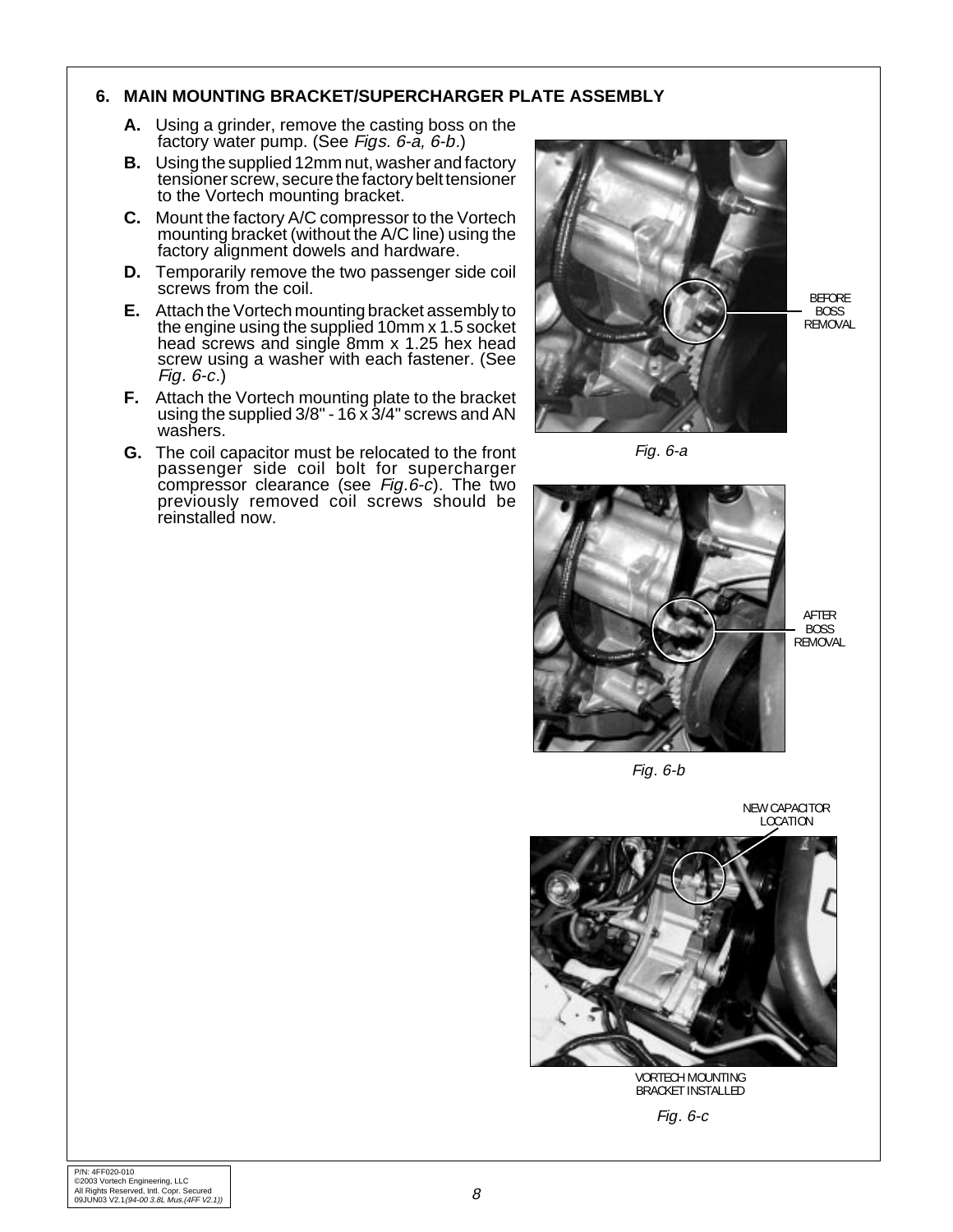# **7. A/C LINE MODIFICATIONS**

**NOTE:** Modified air conditioning (A/C) lines may be purchased from Vortech or the installer may perform the modifications by following the steps below.

Modify the A/C suction lines as shown. Note that the 1994-95 models require slightly different modifications than the 1996-98 models.

- **A.** Cut off the suction line flush with the junction block (See *Fig 7-a*). Enlarge the exposed junction block hole by using a  $37/64$ " drill (preferably mounted in a milling machine or drill press to ensure that the hole is round and properly sized). Thread the hole with a 3/8" NPT tap. Properly clean all chips and lube out of the hole. It is very important that no debris be allowed to enter the A/C compressor.
- **B.** Following the graphic, thread the 3/8" NPT x 90° fitting into the A/C junction block. Tighten the fitting so that it will point in the proper direction when finished.
- **C.** Take the cut-off section of A/C line (separated from the junction block in step 1) and remove the remaining muffler and tube starting where the ferrule meets with the rubber portion of the line (see Figs. 7-b, 7-c, 7-d). Discard muffler/steel tube portion. Clean out the remaining rubber hose/spring lock connector line. Slightly bend the remaining muffler tube following the full scale template on the next page.
- **D.** Assemble the open end of the cut-off rubber hose assembly onto the 90° junction block fitting. 1994- 95 models require a union and an extra length of rubber A/C hose (supplied). Connect these pieces as shown. Temporarily install the assembled A/C line onto the vehicle. Allow the hoses to rotate so that proper alignment is achieved. Mark the hose rotation and remove the line assembly from the vehicle.
- **E.** Secure hose junction(s) with the supplied #10 hose clamps and permanently install the complete A/C line onto the vehicle. Make sure that both O-rings on the A/C line junction block are properly located and that both of the springlock connectors snap properly into place.
- **F.** Extend the wires for the A/C compressor and A/C line pressure sensor switch with the supplied wire extensions and heat shrink sleeves.



Fig. 7-a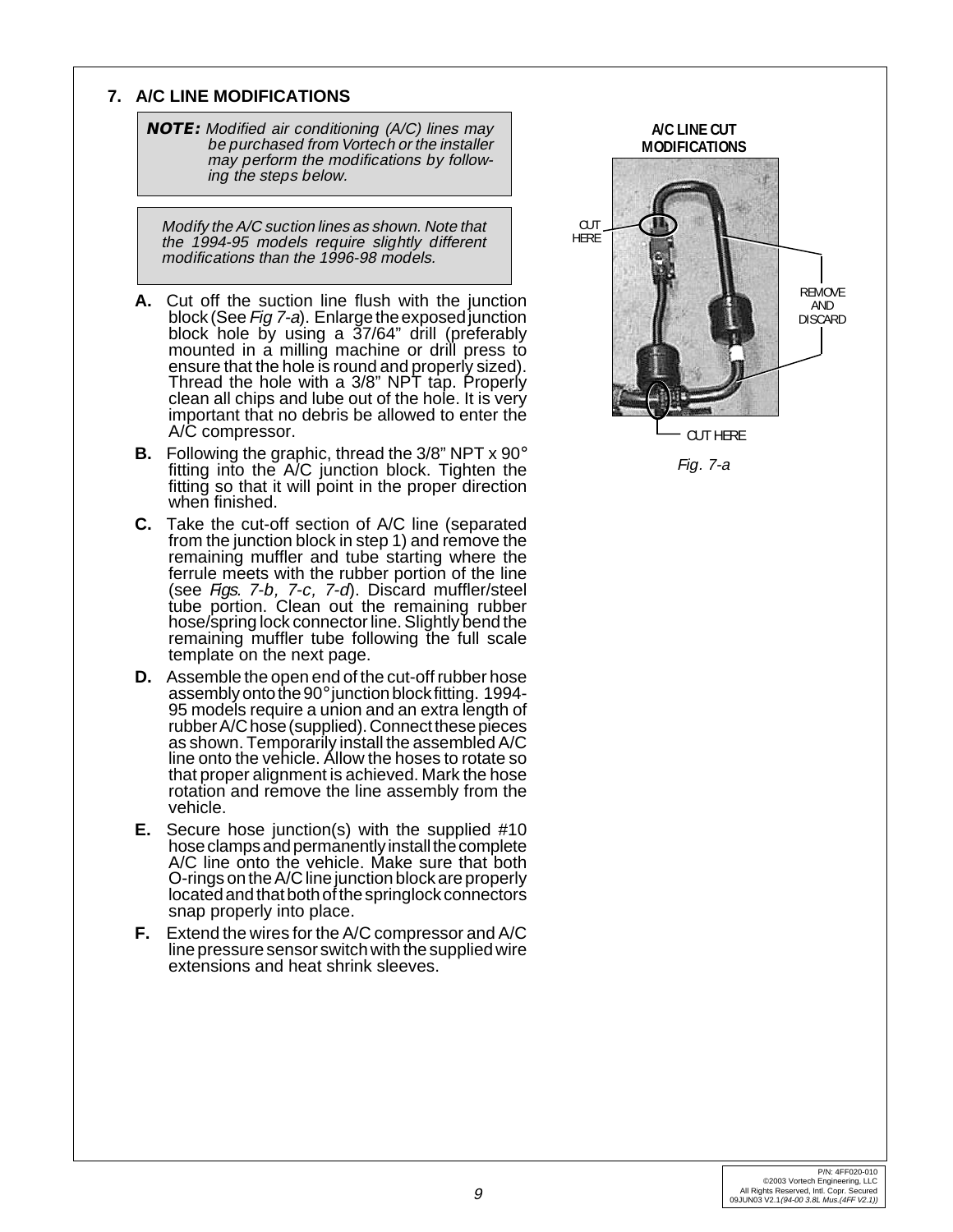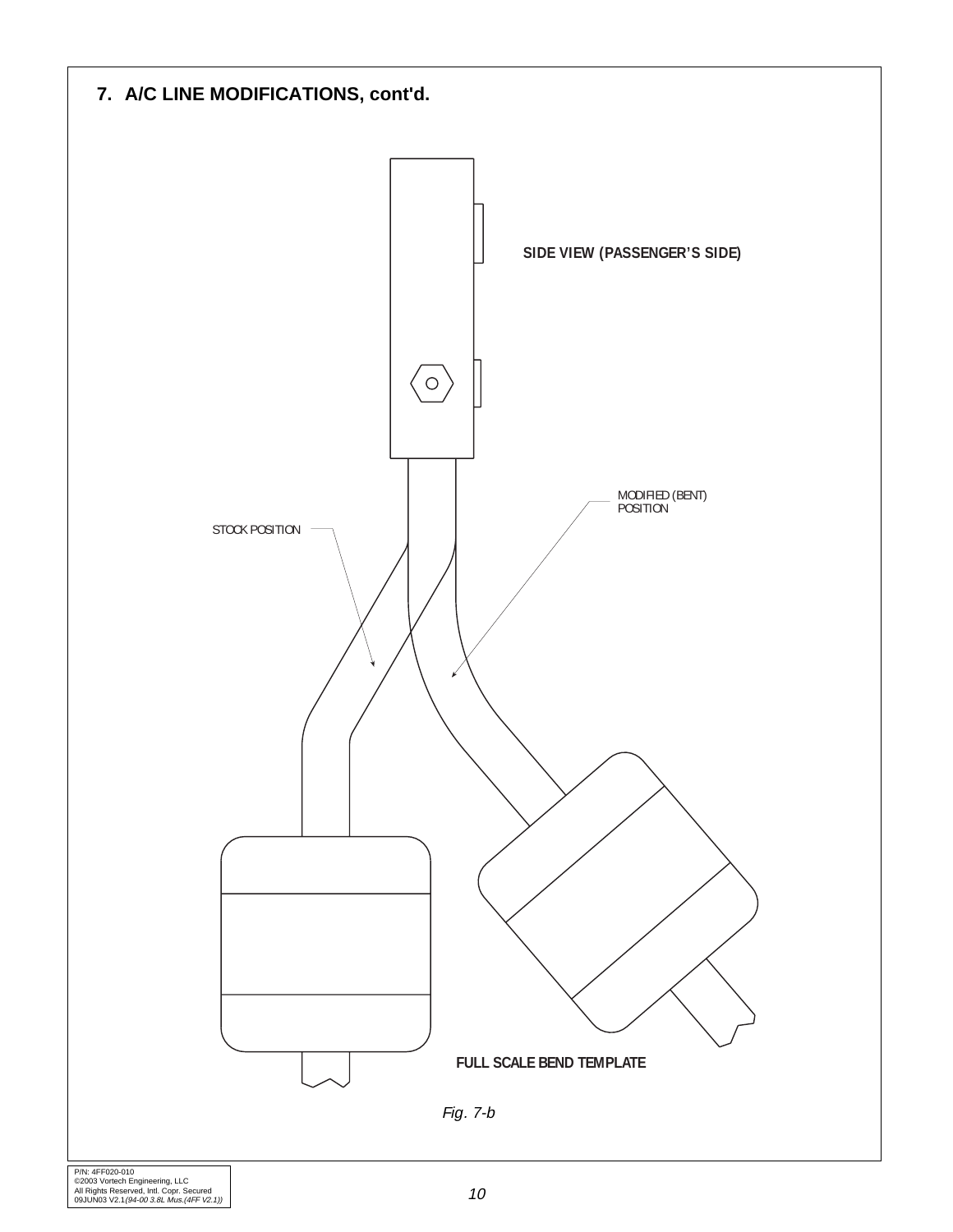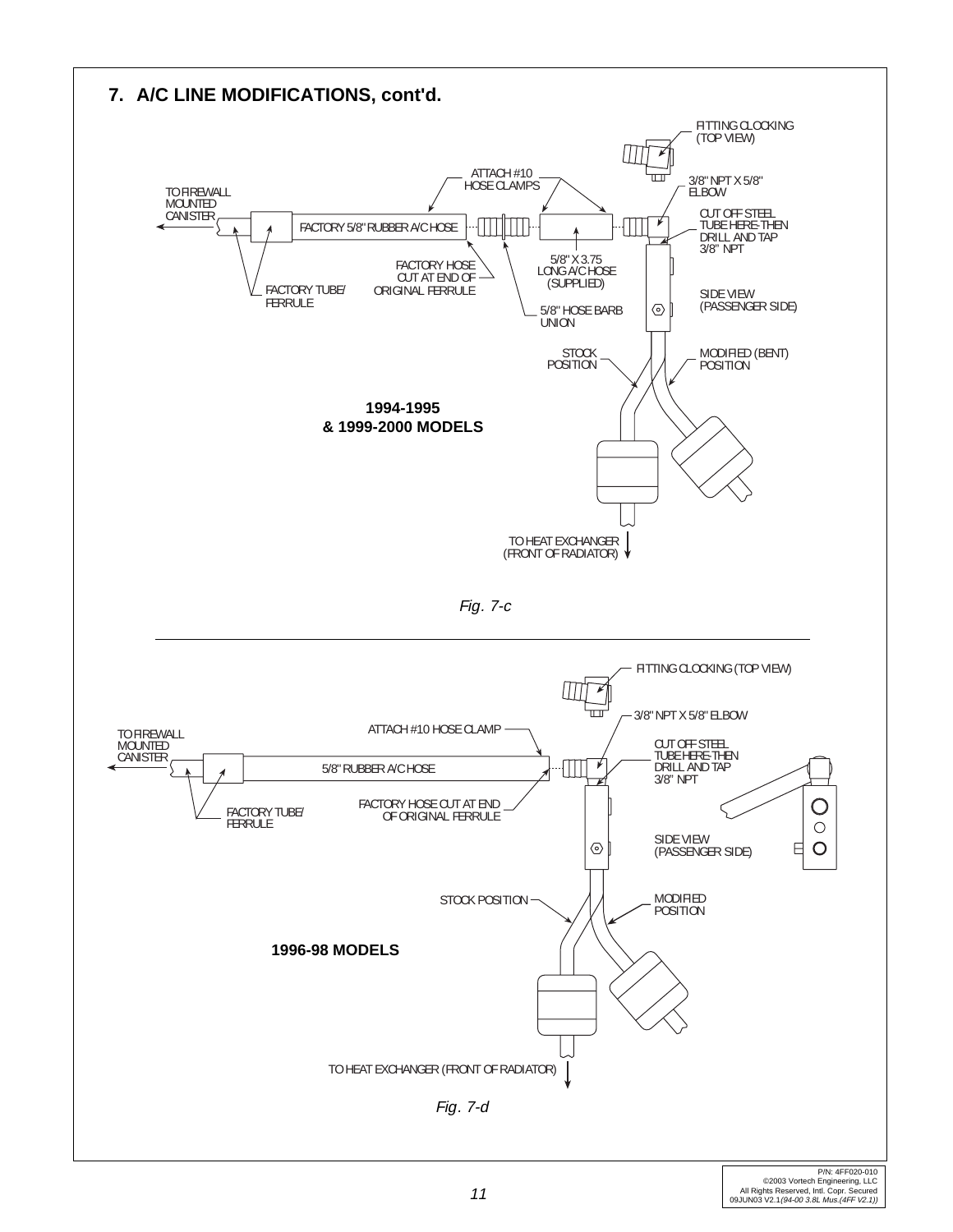## **8. FUEL INJECTOR REPLACEMENT, (1999-2000 models only)**

- **A.** Remove the plastic clips holding the ignition wires to the upper manifold. Disconnect the throttle cable and cruise control cable. Remove the 12 screws securing the upper manifold. Disconnect all hose/line and electrical connections and noting their routing. Remove the coil pack, throttle cable bracket and EGR solenoid bracket wiring harness. Unsnap the wiring loom from the back of the upper manifold.
- **B.** Lift the upper manidold carefully off of the lower manifold. Cover the lower manifold with a clean cloth or rag to help prevent debris from falling into the engine.
- **C.** Disconnect the wiring harness from each injector and clips securing the injectors to the fuel rail.
- **D.** Remove the four fuel rail screws (two per side). Lift the fuel rails up and remove the injectors.
- **E.** Lube the O-rings on the new injectors and install into the fuel rails first, then install the fuel rail assembly into the manifold. Reinstall the retainer clips onto the injectors and fuel rail.

**NOTE:** New injectors have two grooves. Use the upper groove which is closest to the O-ring.

- **F.** Reinstall the four fuel rail retainer screws. Install the supplied jumpers onto the new injectors and connect the wiring harness to each one.
- **G.** Reinstall the previously removed components in reverse order.

# **9. EGR TUBE MODIFICATION (1999-2000 VEHICLES EQUIPPED WITH AN EGR TUBE)**

- **A.** The EGR tube must be modified to allow proper clearance for the air inlet ducting. Using a tubing cutter, cut the EGR tube just before the 90° bend downward and just after the 90° bend that heads to the exhaust manifold. Use the supplied flexible tube to gauge the proper amount of tubing to be removed, cut and discard section. (See Fig. 9-a.)
- **B.** Remove any burrs remaining on the EGR tube. Install the two 1/2" NPT x 5/8 tubing connectors on to each end of the flexible tube and tighten. (See Fig. 9-b.)
- **C.** Slide one end of the flexible tube assembly over each end of the EGR tube and tighten the compression fittings. (See Fig. 9-c.)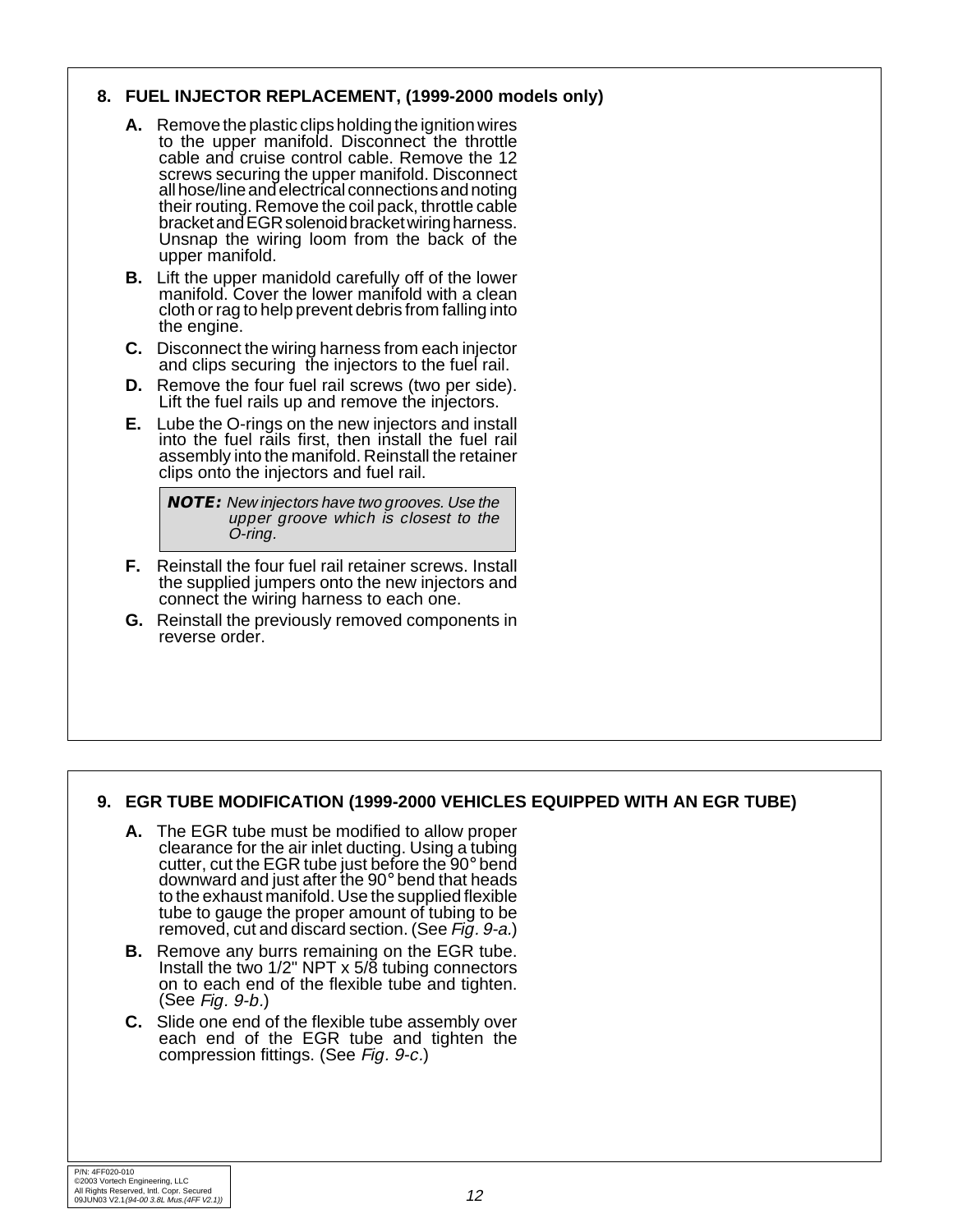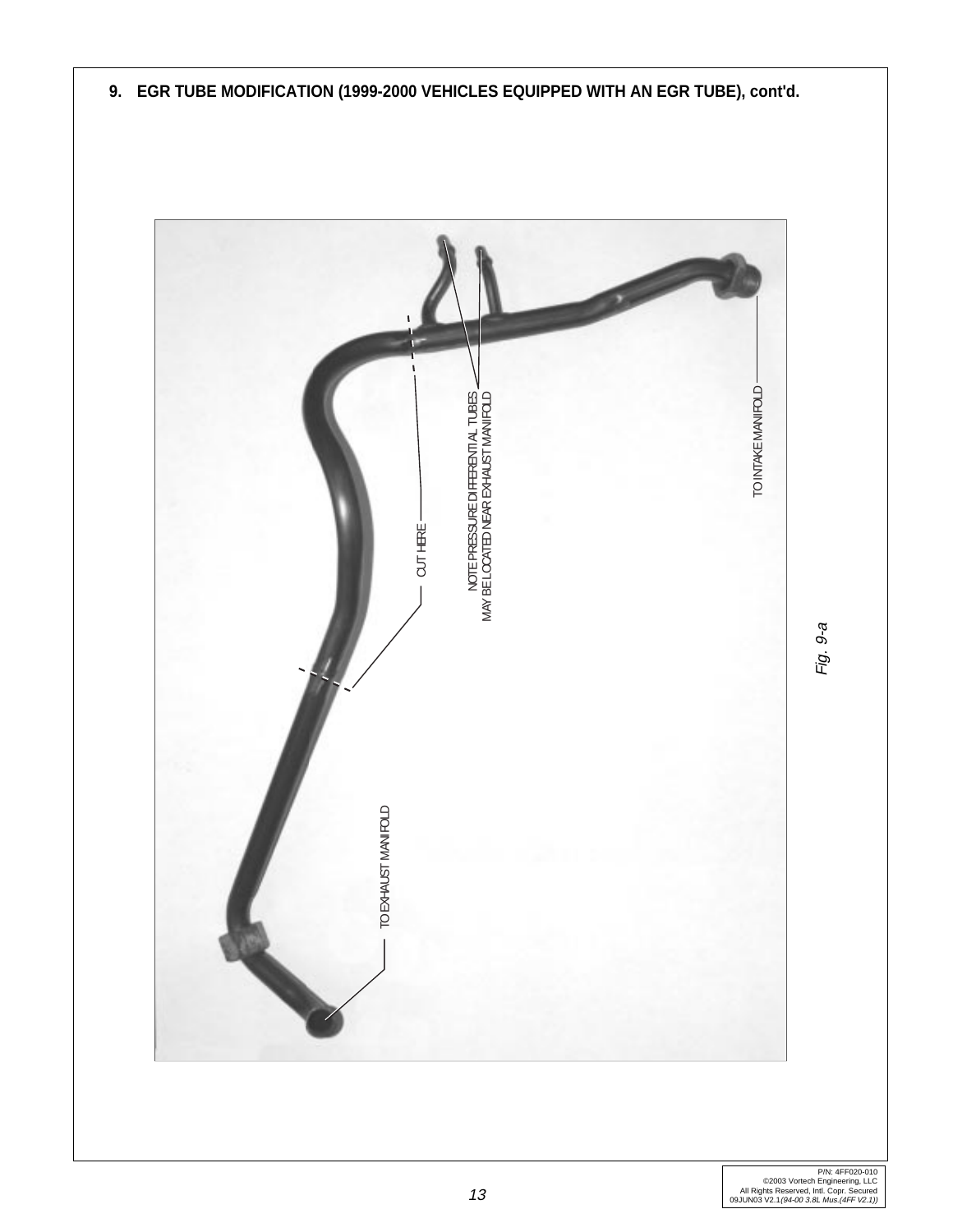

Fig. 9-c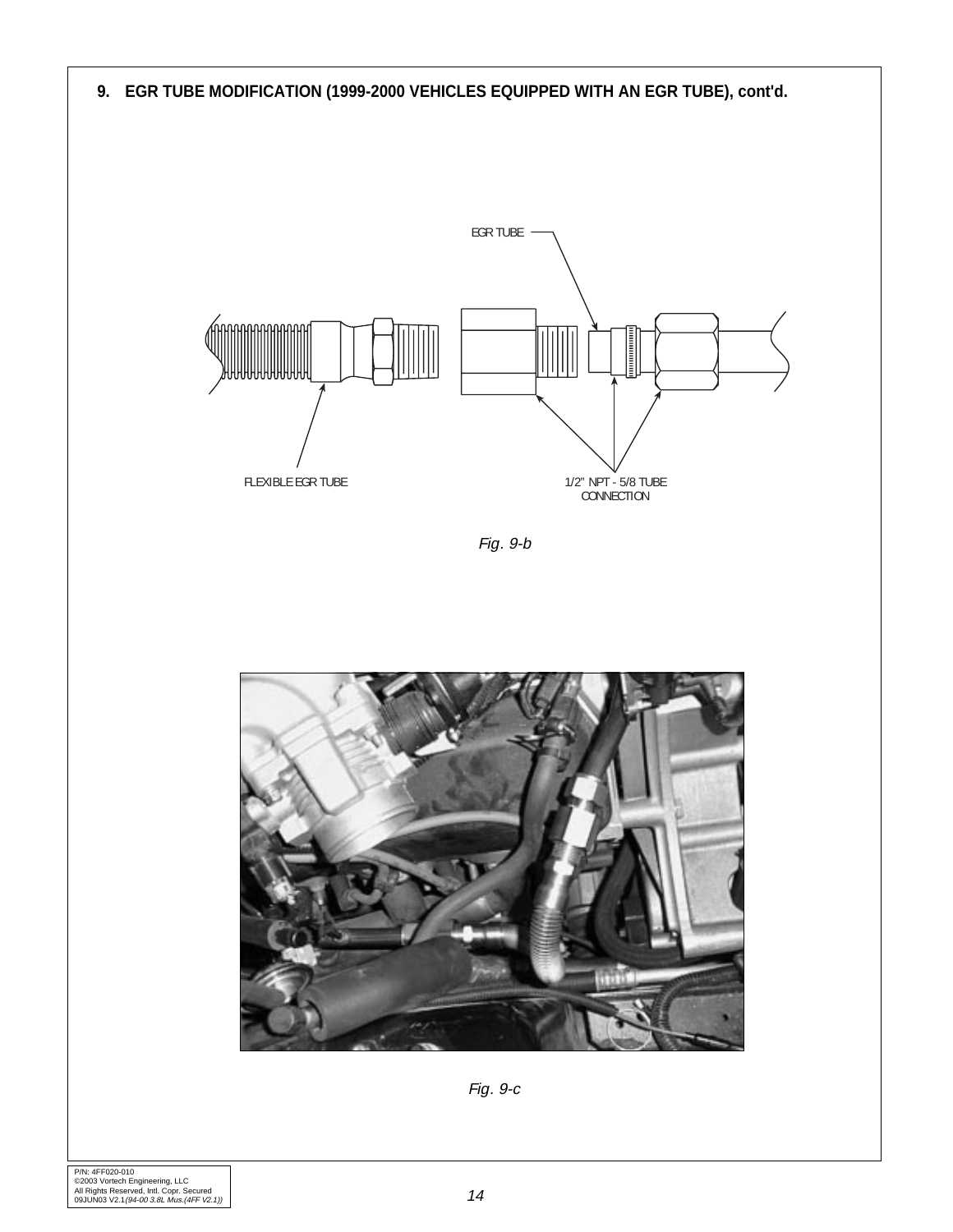## **10. SUPERCHARGER MOUNTING/HOSE DRAIN/INLET DUCT**

- **A.** Place the oil drain hose onto the supercharger drain fitting and secure with the supplied #8 clamp. Arrange the clamp housing so that it will not interfere with the mounting plate when installed.
- **B.** Lower the supercharger down onto the mounting plate while routing the drain hose through the mounting bracket and around the A/C compressor. Secure the supercharger to the mounting plate using the supplied 3/8-16 x 1" screws and AN washers.
- **C.** Connect the lower end of the drain hose to the fitting in the drain pan. Hose routing must be downhill with smooth bends and must not have kinks, sharp bends or uphill sections. Trim hose length if necessary. Secure drain hose to the oil pan fitting with the supplied #8 clamp.
- **D.** Attach the 1/8 NPT x 45° brass fitting to the supercharger oil feed fitting. Use a 1/2" wrench to hold the feed fitting while tightening the 45° fitting. Attach the previously installed oil feed hose to the supercharger.
- **E.** Attach the supplied idler pulley to the supercharger using the supplied spacer, dust shield and M12 x 50mm screw (place the spacer in between the supercharger and the idler pulley). (See Fig. 10-c for idler location.)



Fig. 10-a

**NOTE:** Use only clean engine oil on the pipe threads. Teflon tape or pipe sealant is not recommended as it might loosen and cause blockage of the small oil feed orifice resulting in possible supercharger failure.

**F.** Install the drive belt following Fig. 10-d, belt routing, on the next page.

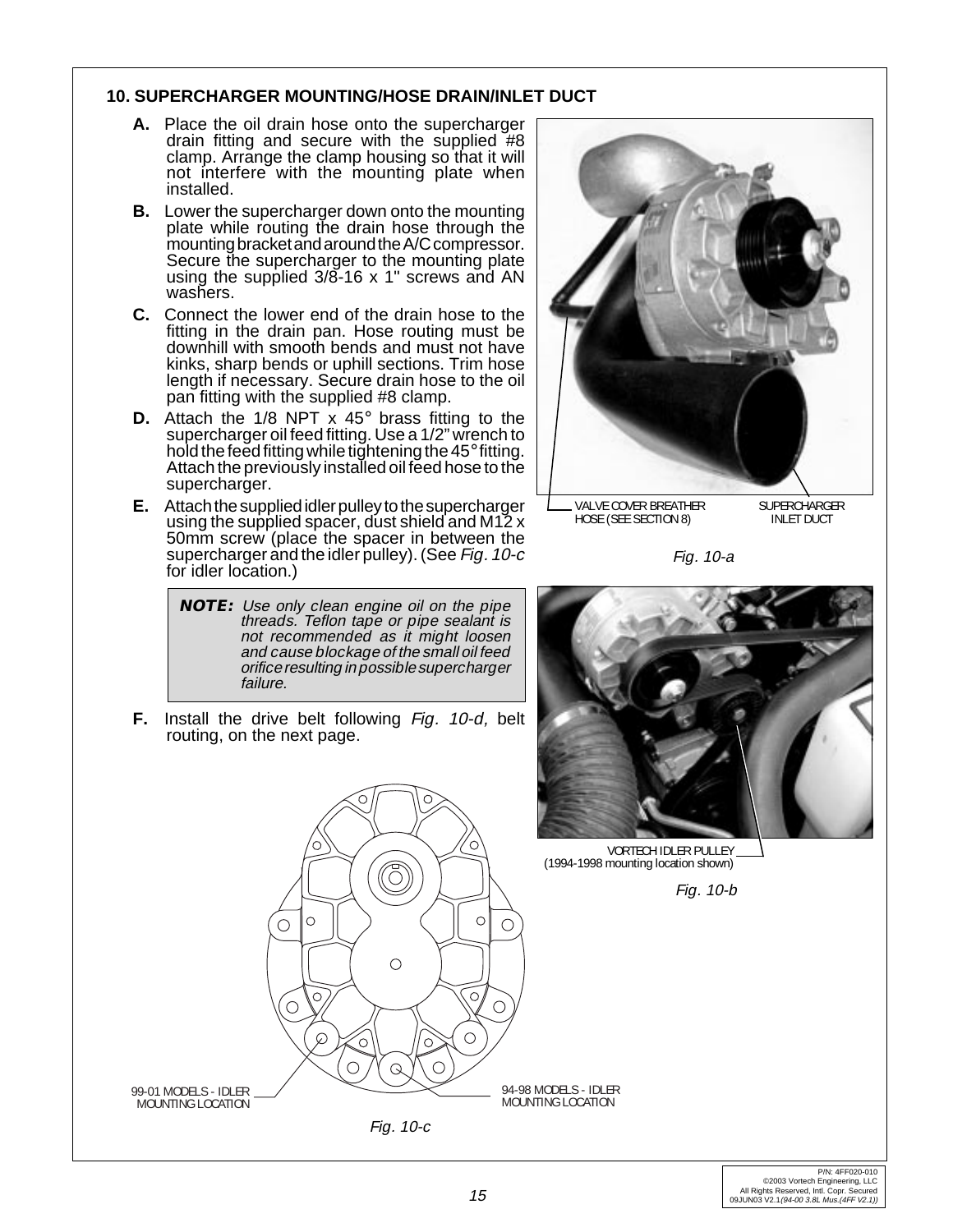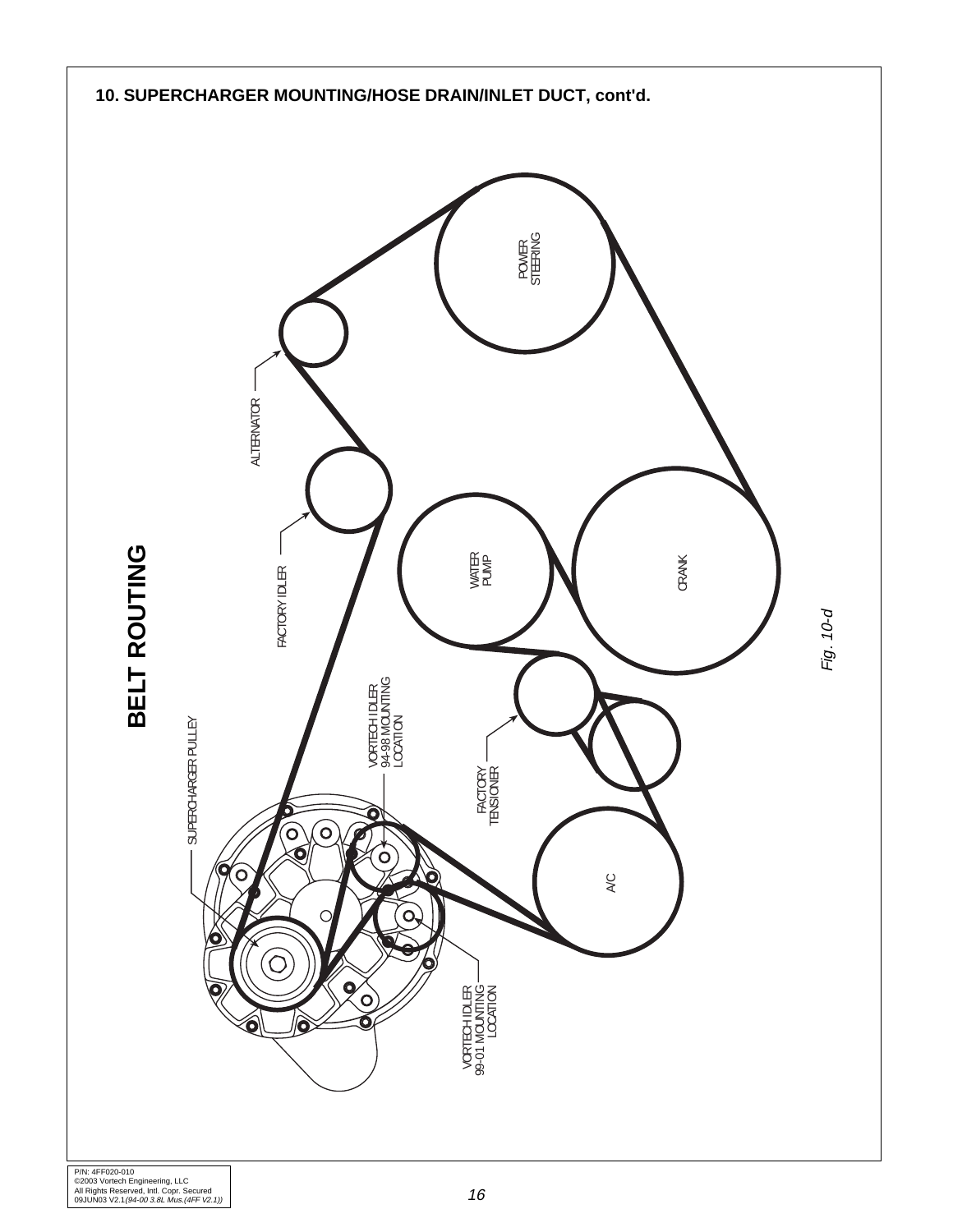## **11. AIR INLET**

**NOTE:** 1999-2000 models. Install the MAF voltage clamp using the supplied instructions.

- **A.** Using the supplied 1/4-20 hardware, mount the MAF meter to the Vortech MAF bracket and secure. (See Fig. 11-a for orientation.) Remove the factory MAF screen before attaching the meter to the new bracket.
- **B.** Slide the supplied orange sleeve onto the MAF outlet to function as a spacer for the 3-1/2" blue sleeve.
- **C.** Attach the supplied K & N air filter, 3-1/2" sleeve, 90° 3-1/2" elbow and #56 hose clamps to the MAF and secure.
- **D. AIR INTAKE TEMPERATURE SENSOR:**
	- **• 1994-95 Models:** Thread the temperature sensor into the Vortech MAF bracket.
	- **• 1996-1998 Models:** Plug the Vortech MAF sensor threads with the supplied 3/8 NPT plug. Drill a 9/16" hole into the side of the plastic air inlet elbow (see *Fig. 11-a*). Insert the factory temperature sensor and supplied grommet into the 9/16" hole. Lubricate for easier fit.
	- 1999-2000 Models: Plug the Vortech MAF sensor threads with the supplied 3/8"NPT plug.
- **E.** Working from beneath the vehicle, remove the two factory nuts and washers from the right side lower fender valence. Mount the MAF/bracket assembly onto the existing studs using the same washers and nuts originally removed. (See Fig. 11-a.)
- **F.** Using a #52 hose clamp, connect the piece of 3-1/2" flex hose to the elbow attached to the MAF meter and route it through the opening in the right side inner fender toward the supercharger. Make sure the 3-1/2" flex hose does not contact or rub on the edge of the inner fender opening. Eventual hose failure will result if hose is not properly routed. (See Fig. 11-b.)
- **G.** Route the factory temperature sensor and MAF sensor connectors out through the inner fender opening. Reattach the connectors to the relocated sensors.
- **H. 1996-1998 Models:** Attach the supplied piece of rubber 3/8" hose to the end of the factory valve cover breather tube (plastic). Into the end of the rubber breather hose, insert the factory 3/8" x 90° plastic breather fitting to allow connection of the tube assembly to the supercharger air inlet duct. (See Fig. 11-c.)
- **I. 1996-1998 Models:** Using a short piece of 3/8" rubber hose, join the plastic 90° elbow to the 3/8" brass barb on the supercharger air inlet duct.
- **J. 1999-2000 Models:** Attach the supplied piece of 3/8" rubber hose to the factory valve cover breather, located on the passenger side valve cover. Connect the other end of the previously installed hose to the 3/8" brass barb on the supercharger air inlet duct.

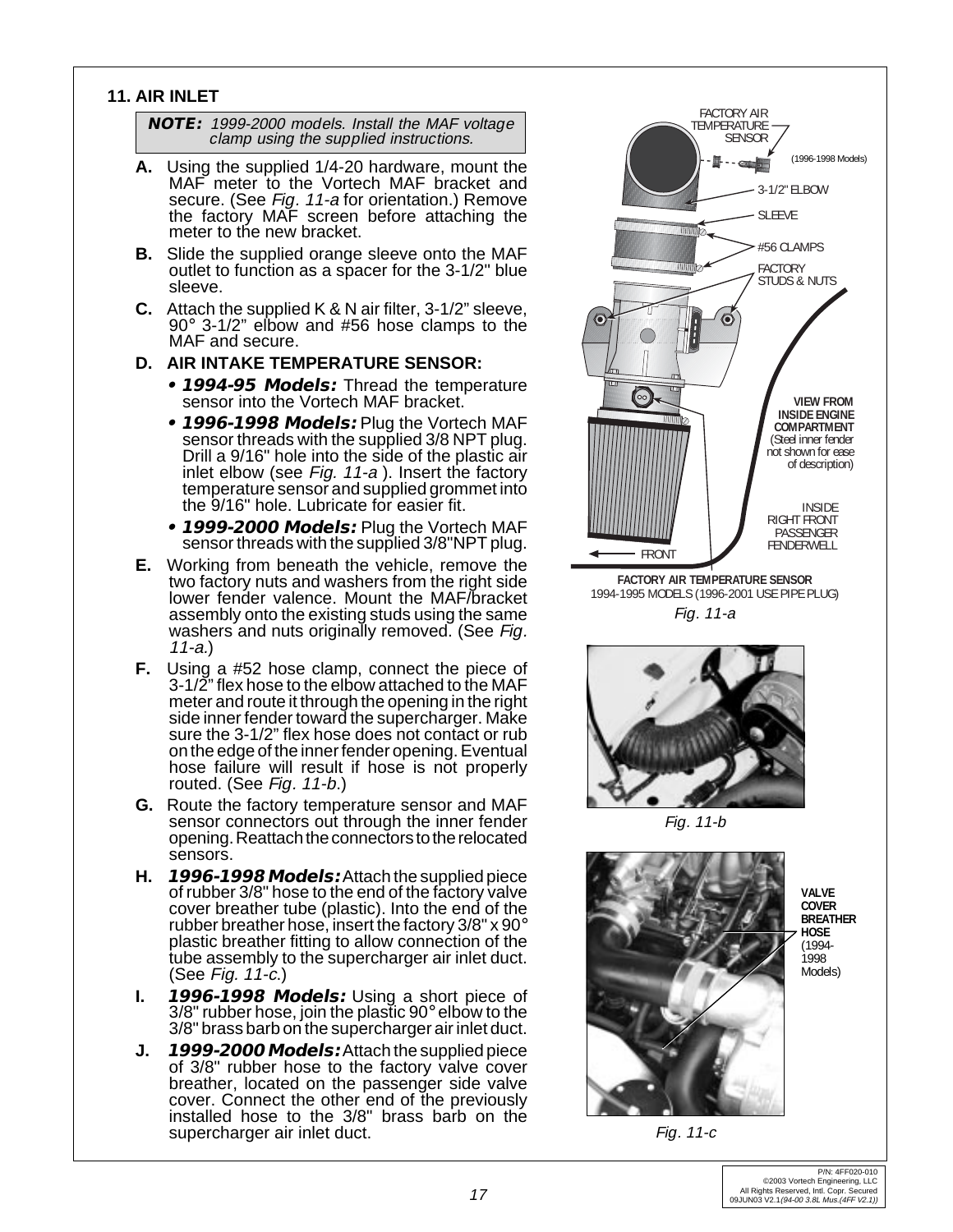### **12. AIR DISCHARGE**

- **A.** Attach the discharge duct between the supercharger and the throttle body using the supplied 2.75" sleeves and #44 hose clamps.
- **B.** 1994-1998 Models only
	- **1.** Following Fig. 12-a, connect the 1" x 5" and 1" x 2.75" hoses to the supplied supercharger bypass valve and secure with #16 hose clamps. Attach the bypass valve/hose assembly to the bung located on the discharge duct and to the 1" barb located on the plastic molded inlet elbow (make sure the bypass valve nipple is pointing down when installed). Secure with #16 hose clamps.
	- **2.** Cut the 5/32" FMU vacuum hose near the shock tower and insert one of the supplied brass TEEs into the hose to allow a branch for the air bypass valve connection. Run the supplied piece of 5/32" vacuum hose from this TEE to the nipple located on the bottom of the supercharger bypass valve. (See Fig. 12-a.)
- **C.** 1999-2000 Models only
	- **1.** Following Fig. 12-b, connect the 1" x 8.5" and 1" x 90° hoses to the supplied supercharger bypass valve and secure with #16 hose

clamps. Attach the bypass valve/hose assembly to the bung located on the discharge duct and to the 1" barb located on the plastic molded inlet elbow (make sure that the bypass valve nipple is pointing down when installed). Secure with #16 hose clamps.

- **2.** Insert the supplied brass TEE into the vacuum hose connecting the top of the manifold, near the throttle body. Route the supplied piece of 5/32" vacuum hose from the previously mentioned TEE to the nipple located on the bottom of the supercharger bypass valve.
- **3.** Remove the factory PCV valve from the driver's side valve cover and replace with the one provided.

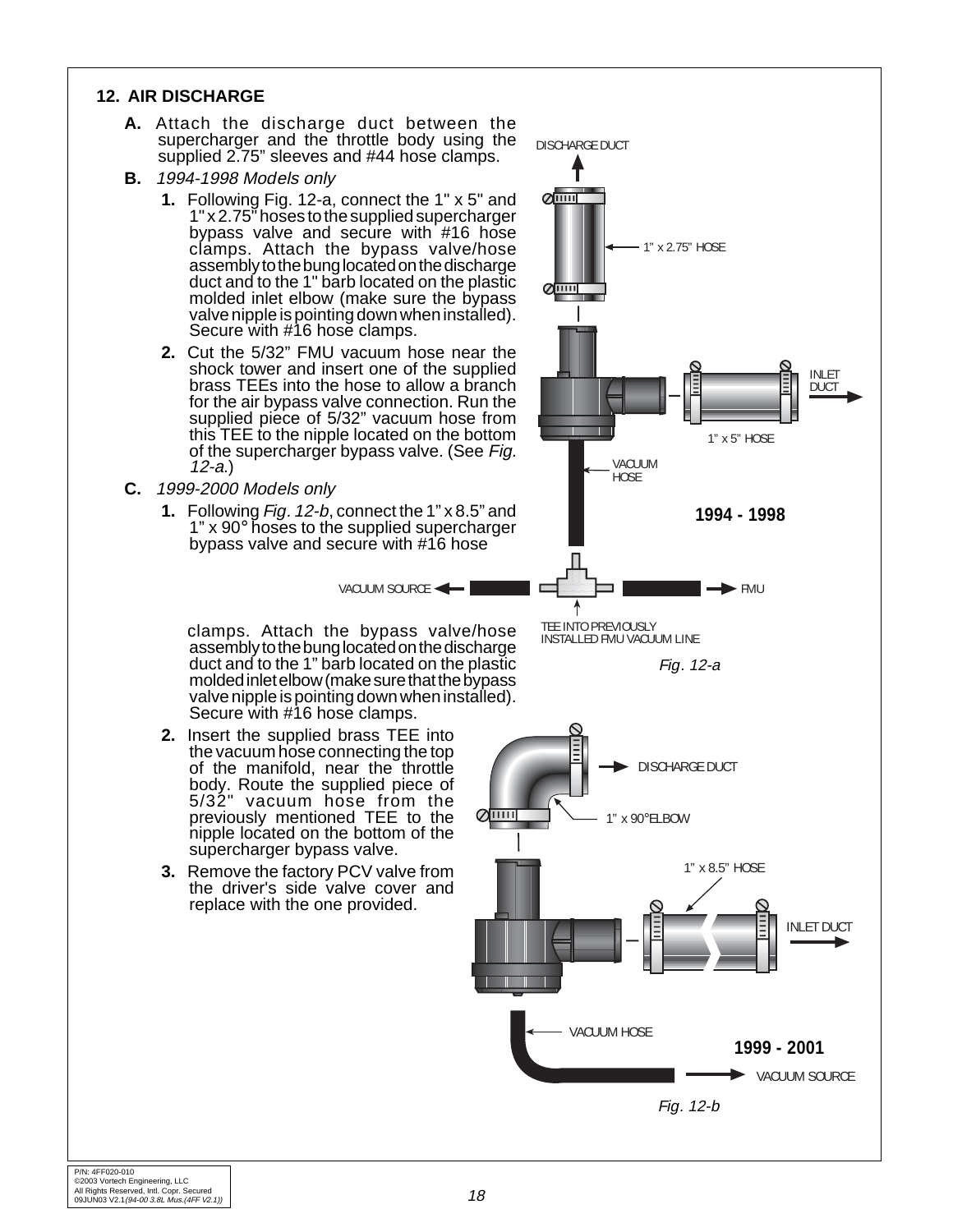**WARNING:** Do not attempt to operate the vehicle until ALL components are installed and ALL operations are completed including the final check.

# **13. FINAL CHECK**

- **A.** Reconnect the battery.
- **B.** If your vehicle has gone over 30,000 miles since its last spark plug change, you will need to change the spark plugs now before test driving the vehicle.
- **C.** Check all fittings, nuts, bolts and clamps for tightness. Pay particular attention to oil and fuel lines around moving parts, sharp edges and exhaust system parts. Make sure all wires and lines are properly secured with clamps or tie wraps.
- **D.** Check all fluid levels, making sure that your tank(s) is filled with 92 octane or higher fuel before commencing test drive.
- **E.** Start engine and allow to idle a few minutes, then shut off.
- **F.** Recheck to be sure that no hoses, wires, etc. are near exhaust headers or moving parts and for signs of any fluid leakage.
- **G. PLEASE TAKE SPECIAL NOTE:** Operating the vehicle without ALL the subassemblies completely and properly installed may cause **FAILURE OF MAJOR COMPONENTS.**
- **H.** Test drive the vehicle.
- **I.** Read the **STREET SUPERCHARGER SYSTEM OWNER'S MANUAL AND RETURN THE WARRANTY REGISTRATION FORM** within thirty (30) days of purchasing your supercharger system to qualify for the 3 year limited warranty.

**NOTE:** Do not attempt to operate the air conditioning until a qualified air conditioning technician has performed the necessary steps to purge and recharge the air conditioning system.



Fig. 12-a